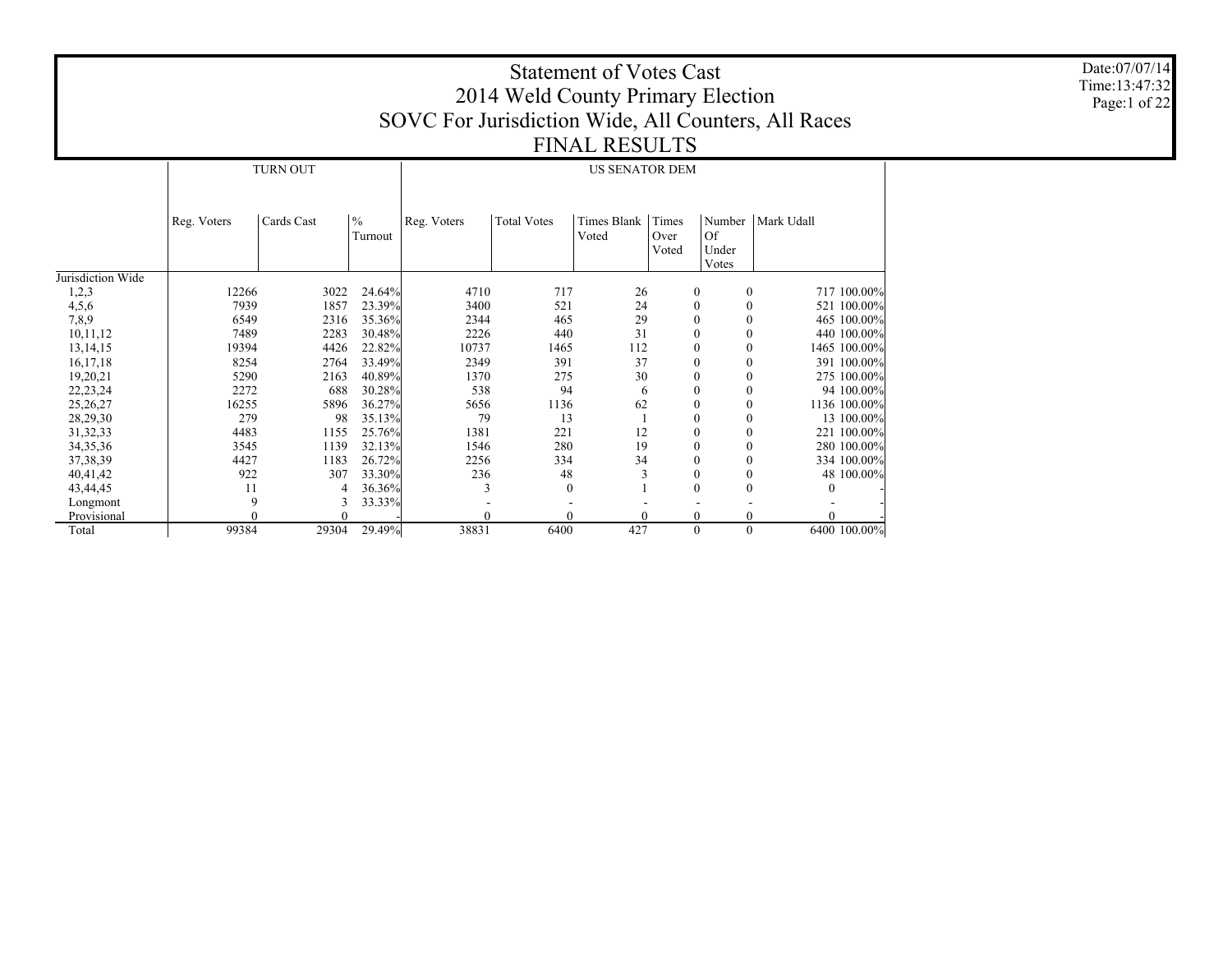Date:07/07/14 Time:13:47:32 Page:2 of 22

US SENATOR REP

|                   | Reg. Voters | <b>Total Votes</b> | Times Blank | Times        | Number       | Cory Gardner  |
|-------------------|-------------|--------------------|-------------|--------------|--------------|---------------|
|                   |             |                    | Voted       | Over         | Of           |               |
|                   |             |                    |             | Voted        | Under        |               |
|                   |             |                    |             |              | Votes        |               |
| Jurisdiction Wide |             |                    |             |              |              |               |
| 1,2,3             | 7486        | 2098               | 172         | 0            | 0            | 2098 100.00%  |
| 4,5,6             | 4514        | 1183               | 126         | 0            | 0            | 1183 100.00%  |
| 7,8,9             | 4184        | 1609               | 207         | $\theta$     | 0            | 1609 100.00%  |
| 10,11,12          | 5234        | 1656               | 149         | 0            | 0            | 1656 100.00%  |
| 13, 14, 15        | 8505        | 2463               | 362         | 0            | 0            | 2463 100.00%  |
| 16, 17, 18        | 5834        | 2125               | 197         | 0            | 0            | 2125 100.00%  |
| 19,20,21          | 3880        | 1629               | 222         | $\theta$     | 0            | 1629 100.00%  |
| 22, 23, 24        | 1726        | 533                | 52          | $\theta$     | 0            | 533 100.00%   |
| 25, 26, 27        | 10540       | 4112               | 581         | 0            | 0            | 4112 100.00%  |
| 28,29,30          | 199         | 74                 | 10          | $\theta$     |              | 74 100.00%    |
| 31, 32, 33        | 3080        | 832                | 88          | $\mathbf{0}$ | 0            | 832 100.00%   |
| 34, 35, 36        | 1980        | 745                | 91          | $\theta$     | 0            | 745 100.00%   |
| 37, 38, 39        | 2148        | 718                | 93          | 0            | 0            | 718 100.00%   |
| 40,41,42          | 685         | 230                | 26          | 0            |              | 230 100.00%   |
| 43,44,45          | 8           | 3                  | 0           | $\theta$     | 0            | 3 100.00%     |
| Longmont          |             |                    |             |              |              |               |
| Provisional       | 0           | $\theta$           | $\theta$    | 0            | 0            | 0             |
| Total             | 60003       | 20010              | 2376        | $\mathbf{0}$ | $\mathbf{0}$ | 20010 100.00% |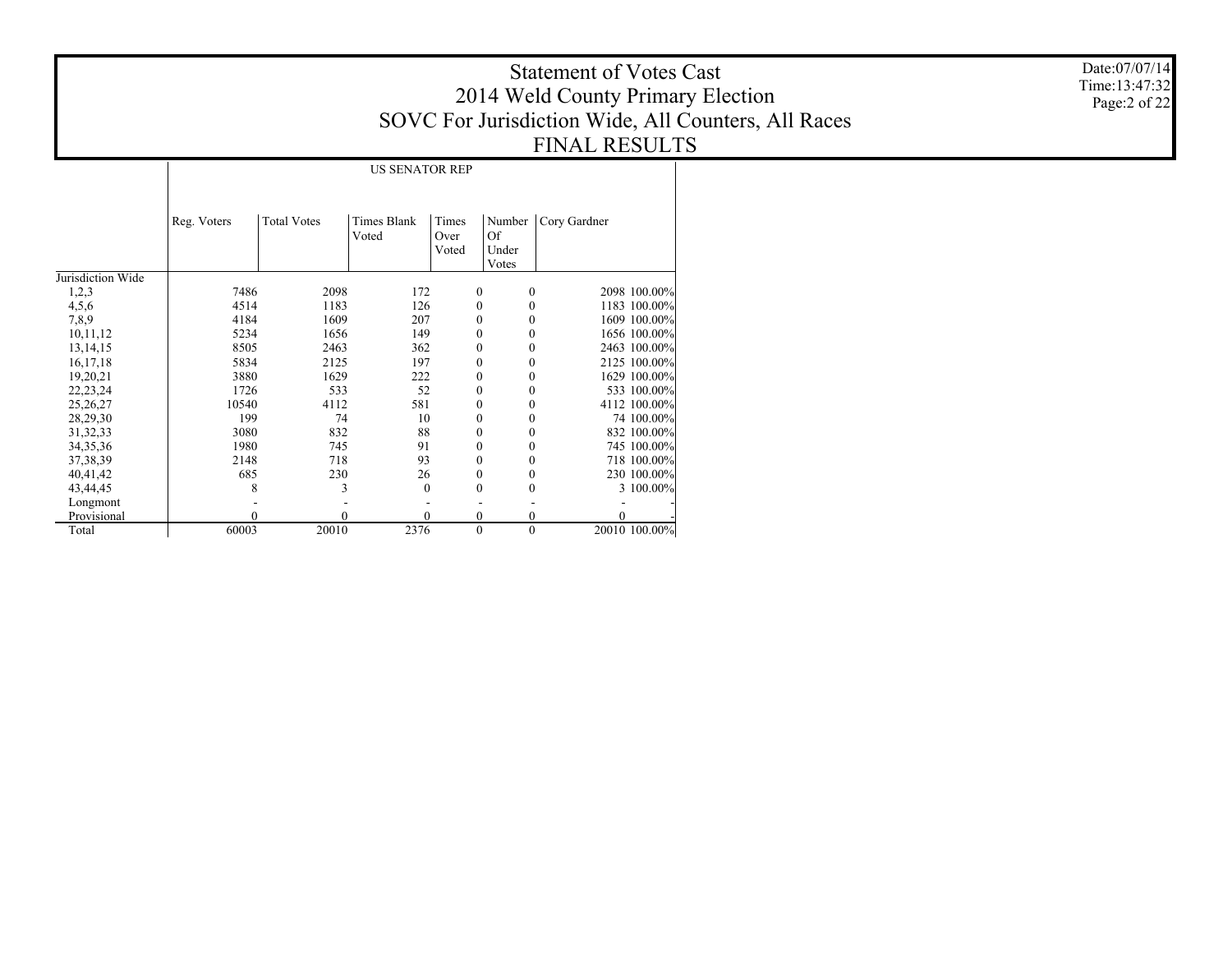Date:07/07/14 Time:13:47:32 Page:3 of 22

|                   |             |                    |                      | CONG DISTRICT 4 DEM |                                       |            |            |                |          |
|-------------------|-------------|--------------------|----------------------|---------------------|---------------------------------------|------------|------------|----------------|----------|
|                   | Reg. Voters | <b>Total Votes</b> | Times Blank<br>Voted | Times<br>Over Voted | Number<br><b>Of</b><br>Under<br>Votes | Vic Meyers |            | Write-In Votes |          |
| Jurisdiction Wide |             |                    |                      |                     |                                       |            |            |                |          |
| 1,2,3             | 4710        | 661                | 68                   | 14                  | $\mathbf{0}$                          | 656        | 99.24%     | 5              | 0.76%    |
| 4,5,6             | 3400        | 486                | 57                   | $\overline{c}$      | $\theta$                              | 476        | 97.94%     | 10             | 2.06%    |
| 7,8,9             | 2344        | 433                | 53                   | 8                   | $\theta$                              | 423        | 97.69%     | 10             | 2.31%    |
| 10,11,12          | 2226        | 416                | 52                   | 3                   | $\Omega$                              | 406        | 97.60%     | 10             | 2.40%    |
| 13, 14, 15        | 10737       | 1387               | 166                  | 24                  | $\theta$                              | 1355       | 97.69%     | 32             | 2.31%    |
| 16, 17, 18        | 2349        | 375                | 52                   |                     | $\bf{0}$                              | 368        | 98.13%     | 7              | 1.87%    |
| 19,20,21          | 1370        | 255                | 50                   | 0                   | $\theta$                              | 250        | 98.04%     | 5              | 1.96%    |
| 22, 23, 24        | 538         | 87                 | 8                    | 5                   | $\theta$                              | 86         | 98.85%     |                | 1.15%    |
| 25, 26, 27        | 5656        | 1061               | 118                  | 19                  | $\Omega$                              | 1042       | 98.21%     | 19             | 1.79%    |
| 28,29,30          | 79          | 14                 | $\Omega$             | $\mathbf{0}$        | $\theta$                              |            | 14 100.00% | $\mathbf{0}$   | $0.00\%$ |
| 31, 32, 33        | 1381        | 209                | 23                   |                     | $\theta$                              | 205        | 98.09%     | 4              | 1.91%    |
| 34, 35, 36        | 1546        | 270                | 27                   | $\overline{c}$      | $\theta$                              | 266        | 98.52%     | 4              | 1.48%    |
| 37, 38, 39        | 2256        | 308                | 58                   | $\overline{c}$      | $\theta$                              | 303        | 98.38%     | 5              | 1.62%    |
| 40,41,42          | 236         | 46                 | 5                    | $\mathbf{0}$        | $\Omega$                              |            | 46 100.00% | 0              | $0.00\%$ |
| 43,44,45          | 3           | $\mathbf{0}$       |                      | $\Omega$            | $\Omega$                              | 0          |            | $\theta$       |          |
| Longmont          |             |                    |                      |                     |                                       |            |            |                |          |
| Provisional       | 0           | $\theta$           | $\theta$             | $\mathbf{0}$        | $\mathbf{0}$                          | 0          |            | 0              |          |
| Total             | 38831       | 6008               | 738                  | 81                  | $\mathbf{0}$                          | 5896       | 98.14%     | 112            | 1.86%    |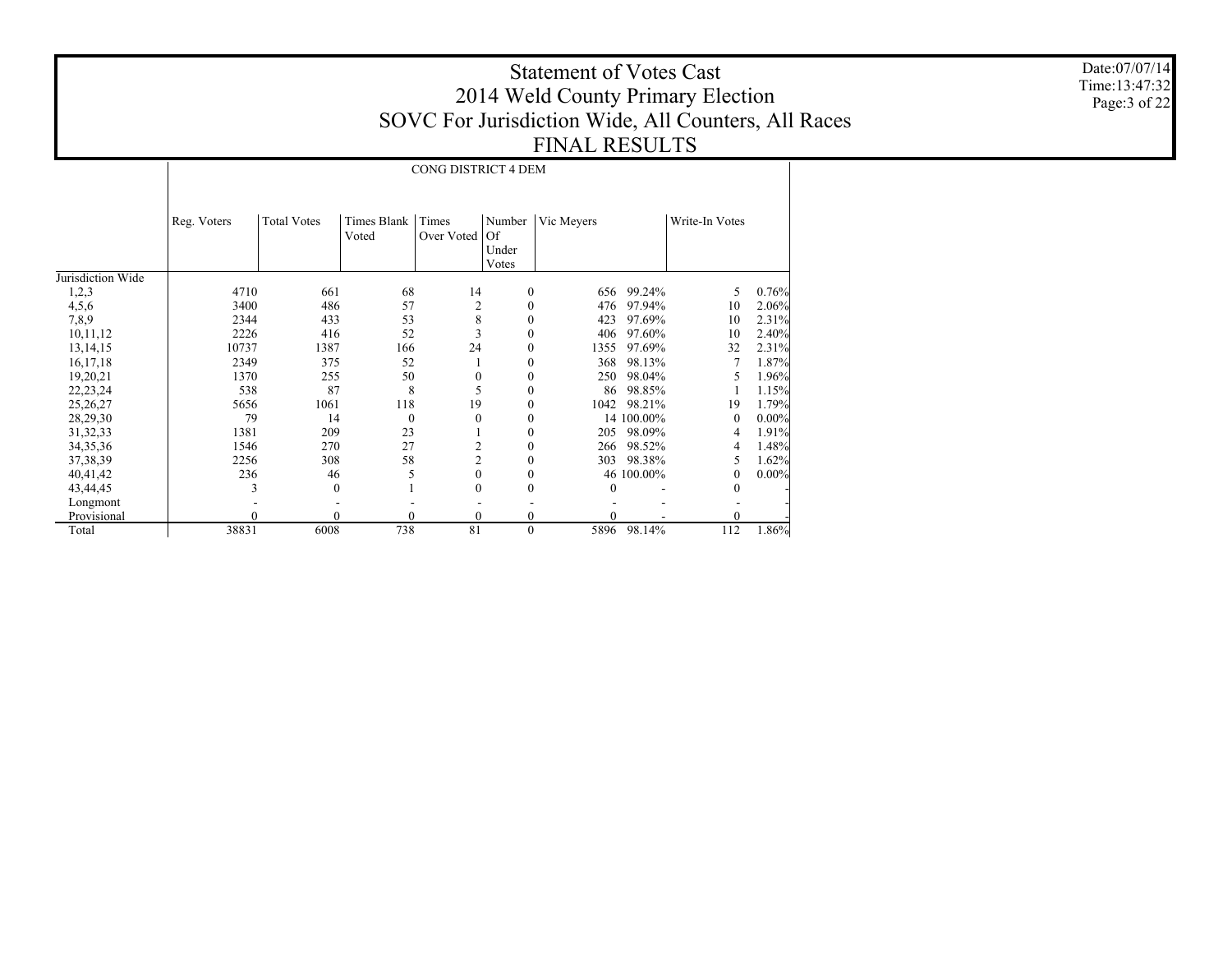Date:07/07/14 Time:13:47:32 Page:4 of 22

# Statement of Votes Cast 2014 Weld County Primary Election SOVC For Jurisdiction Wide, All Counters, All Races FINAL RESULTS

### CONG DISTRICT 4 REP

|                   |             | <b>Total Votes</b> | Times Blank  | Times      | Number       | Scott W. Renfroe |          | Ken Buck |           |                     |          | Barbara J. Kirkmeyer |          |
|-------------------|-------------|--------------------|--------------|------------|--------------|------------------|----------|----------|-----------|---------------------|----------|----------------------|----------|
|                   | Reg. Voters |                    | Voted        | Over Voted | $\vert$ Of   |                  |          |          |           | <b>Steve Laffey</b> |          |                      |          |
|                   |             |                    |              |            | Under        |                  |          |          |           |                     |          |                      |          |
|                   |             |                    |              |            | Votes        |                  |          |          |           |                     |          |                      |          |
| Jurisdiction Wide |             |                    |              |            |              |                  |          |          |           |                     |          |                      |          |
| 1,2,3             | 7486        | 2225               | 44           |            | $\Omega$     | 445              | 20.00%   | 1096     | 49.26%    | 311                 | 13.98%   | 373                  | 16.76%   |
| 4,5,6             | 4514        | 1279               | 28           |            |              | 247              | 19.31%   | 577      | 45.11%    | 163                 | 12.74%   | 292                  | 22.83%   |
| 7,8,9             | 4184        | 1799               | 16           |            |              | 529              | 29.41%   | 886      | 49.25%    | 196                 | 10.89%   | 188                  | 10.45%   |
| 10,11,12          | 5234        | 1775               | 28           |            | $\theta$     | 501              | 28.23%   | 886      | 49.92%    | 238                 | 13.41%   | 150                  | 8.45%    |
| 13, 14, 15        | 8505        | 2784               | 41           |            | $\mathbf{0}$ | 735              | 26.40%   | 1356     | 48.71%    | 364                 | 13.07%   | 329                  | 1.82%    |
| 16,17,18          | 5834        | 2294               | 25           |            | $\mathbf{0}$ | 663              | 28.90%   | 822      | 35.83%    | 257                 | 11.20%   | 552                  | 24.06%   |
| 19,20,21          | 3880        | 1830               | 19           |            | $\theta$     | 822              | 44.92%   | 628      | 34.32%    | 151                 | 8.25%    | 229                  | 12.51%   |
| 22, 23, 24        | 1726        | 581                | 4            |            | $\theta$     | 224              | 38.55%   | 217      | 37.35%    | 79                  | 13.60%   | 61                   | 10.50%   |
| 25,26,27          | 10540       | 4636               | 57           |            | $\theta$     | 1277             | 27.55%   | 2330     | 50.26%    | 477                 | 10.29%   | 552                  | 11.91%   |
| 28,29,30          | 199         | 84                 | $\mathbf{0}$ |            |              | 19               | 22.62%   | 27       | 32.14%    | 10                  | 11.90%   | 28                   | 33.33%   |
| 31, 32, 33        | 3080        | 909                | 11           |            |              | 259              | 28.49%   | 416      | 45.76%    | 118                 | 12.98%   | 116                  | 12.76%   |
| 34, 35, 36        | 1980        | 830                | 6            |            | $\theta$     | 236              | 28.43%   | 379      | 45.66%    | 115                 | 13.86%   | 100                  | 12.05%   |
| 37, 38, 39        | 2148        | 799                | 12           |            | $\theta$     | 155              | 19.40%   | 285      | 35.67%    | 84                  | 10.51%   | 275                  | 34.42%   |
| 40,41,42          | 685         | 255                |              |            | $\mathbf{0}$ | 61               | 23.92%   | 125      | 49.02%    | 30                  | 11.76%   | 39                   | 15.29%   |
| 43,44,45          | 8           | 3                  | $\mathbf{0}$ |            | $\mathbf{0}$ | $\overline{0}$   | $0.00\%$ |          | 3 100.00% | 0                   | $0.00\%$ | $\bf{0}$             | $0.00\%$ |
| Longmont          |             |                    |              |            |              |                  |          |          |           |                     |          |                      |          |
| Provisional       |             |                    | 0            |            |              |                  |          |          |           |                     |          |                      |          |
| Total             | 60003       | 22083              | 292          | 11         | $\mathbf{0}$ | 6173             | 27.95%   | 10033    | 45.43%    | 2593                | 11.74%   | 3284                 | 14.87%   |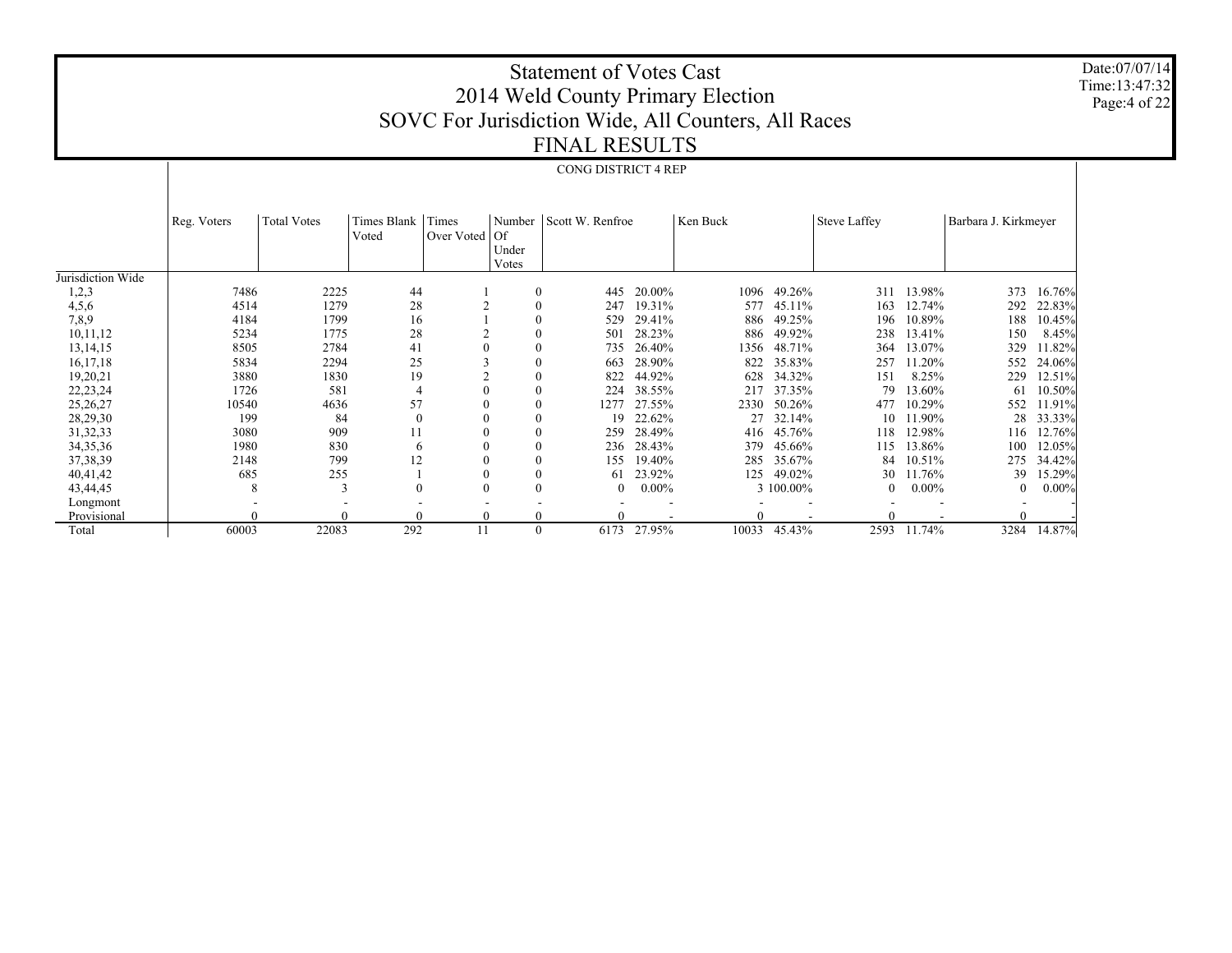Date:07/07/14 Time:13:47:32 Page:5 of 22

GOVERNOR DEM

|                   | Reg. Voters | <b>Total Votes</b> | Times Blank    | Times        | Number       | John Hickenlooper |
|-------------------|-------------|--------------------|----------------|--------------|--------------|-------------------|
|                   |             |                    | Voted          | Over         | Of           |                   |
|                   |             |                    |                | Voted        | Under        |                   |
|                   |             |                    |                |              | Votes        |                   |
| Jurisdiction Wide |             |                    |                |              |              |                   |
| 1,2,3             | 4710        | 701                | 42             | $\theta$     | $\theta$     | 701 100.00%       |
| 4,5,6             | 3400        | 518                | 27             | $\theta$     | $\theta$     | 518 100.00%       |
| 7,8,9             | 2344        | 464                | 30             | 0            | 0            | 464 100.00%       |
| 10,11,12          | 2226        | 433                | 38             | 0            | $\theta$     | 433 100.00%       |
| 13, 14, 15        | 10737       | 1465               | 112            | 0            | 0            | 1465 100.00%      |
| 16, 17, 18        | 2349        | 378                | 50             | 0            | $\theta$     | 378 100.00%       |
| 19,20,21          | 1370        | 266                | 39             | 0            | 0            | 266 100.00%       |
| 22, 23, 24        | 538         | 89                 | 11             | $\theta$     | 0            | 89 100.00%        |
| 25,26,27          | 5656        | 1113               | 85             | $\theta$     | $\theta$     | 1113 100.00%      |
| 28,29,30          | 79          | 12                 | $\overline{2}$ | $\theta$     | 0            | 12 100.00%        |
| 31, 32, 33        | 1381        | 214                | 19             | $\theta$     | 0            | 214 100.00%       |
| 34, 35, 36        | 1546        | 275                | 24             | $\theta$     | 0            | 275 100.00%       |
| 37, 38, 39        | 2256        | 330                | 38             | $\mathbf{0}$ | $\theta$     | 330 100.00%       |
| 40,41,42          | 236         | 49                 | $\overline{2}$ | 0            | 0            | 49 100.00%        |
| 43,44,45          | 3           | 0                  |                | $\theta$     | 0            | $\theta$          |
| Longmont          |             |                    |                |              |              |                   |
| Provisional       | $\theta$    | 0                  | $\mathbf{0}$   | $\mathbf{0}$ | $\theta$     | 0                 |
| Total             | 38831       | 6307               | 520            | $\mathbf{0}$ | $\mathbf{0}$ | 6307 100.00%      |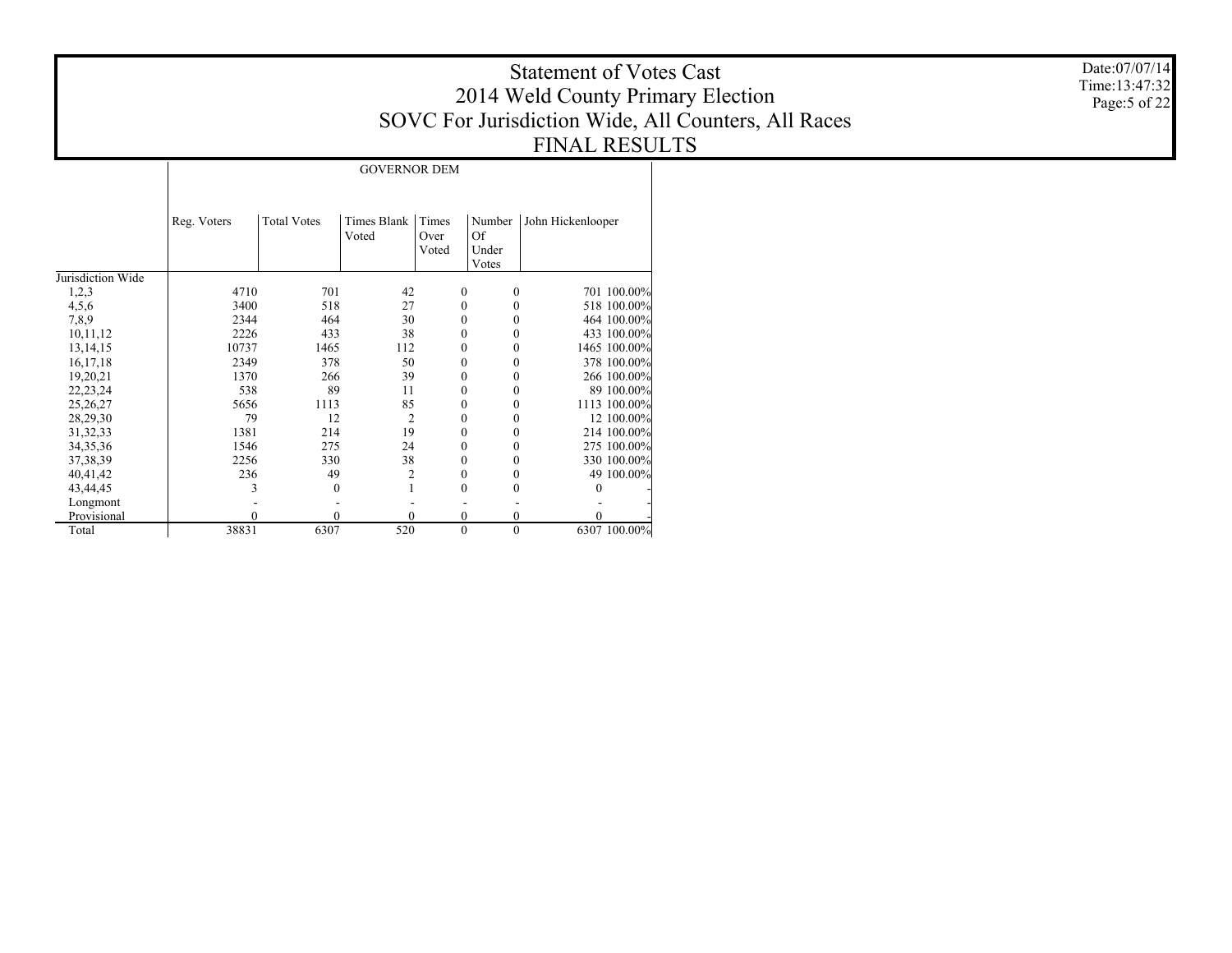Date:07/07/14 Time:13:47:32 Page:6 of 22

# Statement of Votes Cast 2014 Weld County Primary Election SOVC For Jurisdiction Wide, All Counters, All Races FINAL RESULTS

#### GOVERNOR REP

|                   |             |                    | Times Blank | Times      |              |                    |          |                |          |              |          |                     |             |
|-------------------|-------------|--------------------|-------------|------------|--------------|--------------------|----------|----------------|----------|--------------|----------|---------------------|-------------|
|                   | Reg. Voters | <b>Total Votes</b> | Voted       | Over Voted | Of           | Number   Mike Kopp |          | Scott Gessler  |          | Tom Tancredo |          | <b>Bob Beauprez</b> |             |
|                   |             |                    |             |            | Under        |                    |          |                |          |              |          |                     |             |
|                   |             |                    |             |            | Votes        |                    |          |                |          |              |          |                     |             |
| Jurisdiction Wide |             |                    |             |            |              |                    |          |                |          |              |          |                     |             |
| 1,2,3             | 7486        | 2236               | 26          | 8          | $\mathbf{0}$ | 365                | 16.32%   | 443            | 19.81%   | 701          | 31.35%   | 727                 | 32.51%      |
| 4,5,6             | 4514        | 1291               | 18          | $\Omega$   | $\theta$     | 178                | 13.79%   | 268            | 20.76%   | 391          | 30.29%   | 454                 | 35.17%      |
| 7,8,9             | 4184        | 1737               | 74          |            | $\theta$     | 333                | 19.17%   | 303            | 17.44%   | 558          | 32.12%   | 543                 | 31.26%      |
| 10,11,12          | 5234        | 1756               | 47          |            | $\theta$     | 357                | 20.33%   | 391            | 22.27%   | 498          | 28.36%   | 510                 | 29.04%      |
| 13, 14, 15        | 8505        | 2678               | 139         | 8          | $\theta$     | 563                | 21.02%   | 497            | 18.56%   | 912          | 34.06%   | 706                 | 26.36%      |
| 16, 17, 18        | 5834        | 2267               | 47          | 8          | $\theta$     | 436                | 19.23%   | 327            | 14.42%   | 744          | 32.82%   | 760                 | 33.52%      |
| 19,20,21          | 3880        | 1784               | 65          |            | $\theta$     | 392                | 21.97%   | 240            | 13.45%   | 550          | 30.83%   | 602                 | 33.74%      |
| 22, 23, 24        | 1726        | 573                | 11          |            | $\theta$     | 131                | 22.86%   | 125            | 21.82%   | 154          | 26.88%   | 163                 | 28.45%      |
| 25,26,27          | 10540       | 4471               | 215         |            | 0            | 846                | 18.92%   | 864            | 19.32%   | 1276         | 28.54%   | 1485                | 33.21%      |
| 28,29,30          | 199         | 81                 | 3           |            | 0            |                    | 13.58%   | 16             | 19.75%   | 33           | 40.74%   | 21                  | 25.93%      |
| 31, 32, 33        | 3080        | 898                | 21          |            | 0            | 160                | 17.82%   | 177            | 19.71%   | 288          | 32.07%   | 273                 | 30.40%      |
| 34, 35, 36        | 1980        | 792                | 41          |            | $\mathbf{0}$ | 162                | 20.45%   | 141            | 17.80%   | 261          | 32.95%   | 228                 | 28.79%      |
| 37, 38, 39        | 2148        | 784                | 22          |            | $\mathbf{0}$ | 134                | 17.09%   | 149            | 19.01%   | 253          | 32.27%   | 248                 | 31.63%      |
| 40,41,42          | 685         | 255                |             | 0          | $\theta$     | 46                 | 18.04%   | 57             | 22.35%   | 61           | 23.92%   | 91                  | 35.69%      |
| 43,44,45          | 8           | 3                  | $\theta$    | $\Omega$   | $\theta$     | $\Omega$           | $0.00\%$ | $\overline{0}$ | $0.00\%$ | $\theta$     | $0.00\%$ |                     | 3 100.00%   |
| Longmont          |             |                    |             |            |              |                    |          |                |          |              |          |                     |             |
| Provisional       | $\theta$    |                    | $\theta$    | 0          | $\theta$     |                    |          |                |          |              |          |                     |             |
| Total             | 60003       | 21606              | 730         | 50         | $\theta$     | 4114               | 19.04%   | 3998           | 18.50%   | 6680         | 30.92%   |                     | 6814 31.54% |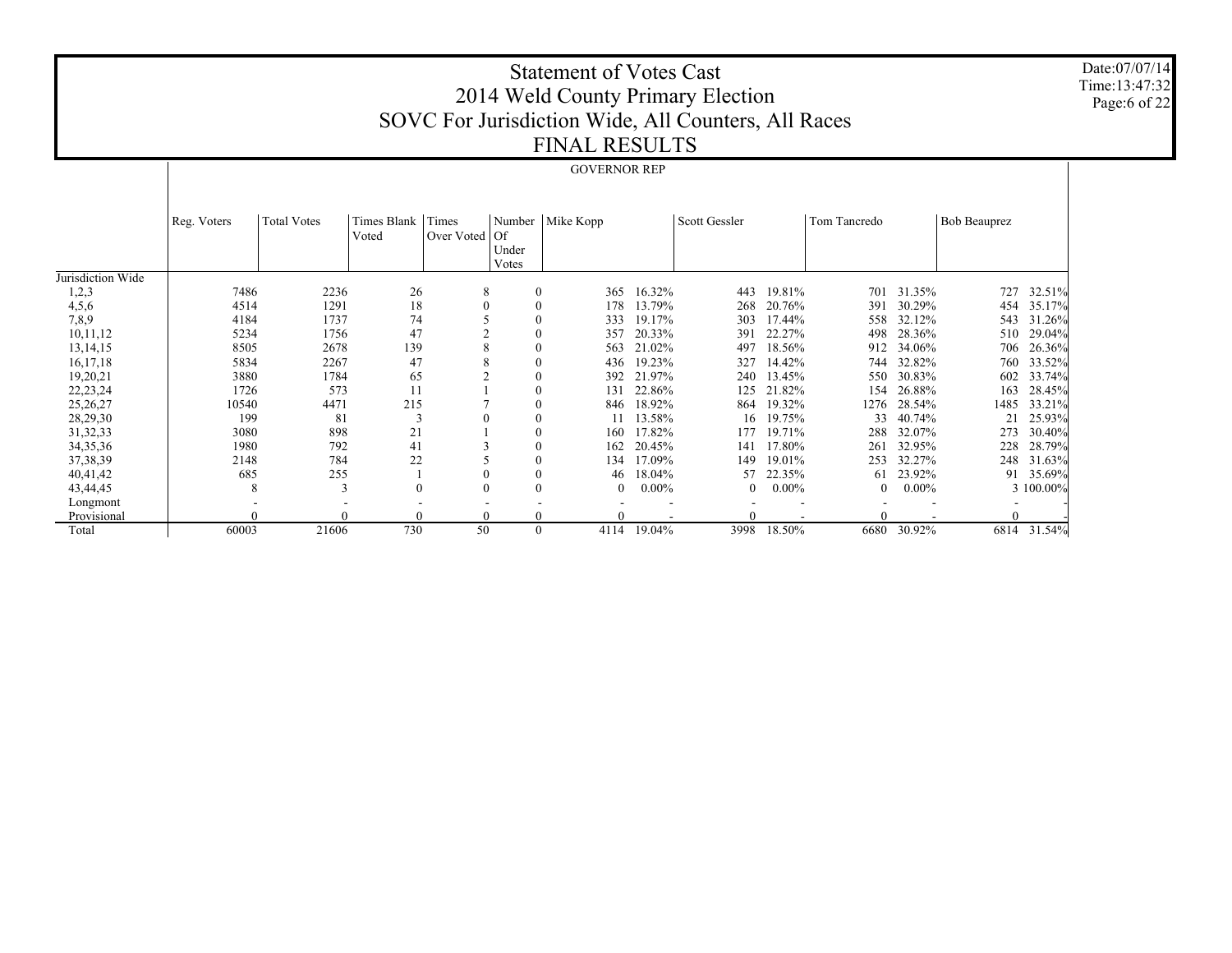Date:07/07/14 Time:13:47:32 Page:7 of 22

## Statement of Votes Cast 2014 Weld County Primary Election SOVC For Jurisdiction Wide, All Counters, All Races FINAL RESULTS

|                   |             |                   |                       |                        | SECRETARY OF STATE ACP                |                 | SECRETARY OF STATE DEM |                    |                        |                        |                             |                     |  |
|-------------------|-------------|-------------------|-----------------------|------------------------|---------------------------------------|-----------------|------------------------|--------------------|------------------------|------------------------|-----------------------------|---------------------|--|
|                   | Reg. Voters | Total Votes Times | <b>Blank</b><br>Voted | Times<br>Over<br>Voted | Number<br><b>Of</b><br>Under<br>Votes | Amanda Campbell | Reg. Voters            | <b>Total Votes</b> | Times Blank  <br>Voted | Times<br>Over<br>Voted | <b>Of</b><br>Under<br>Votes | Number   Joe Neguse |  |
| Jurisdiction Wide |             |                   |                       |                        |                                       |                 |                        |                    |                        |                        |                             |                     |  |
| 1,2,3             | 70          | 9                 | $\boldsymbol{0}$      |                        | $\mathbf{0}$<br>$\mathbf{0}$          | 9 100.00%       | 4710                   | 672                | 71                     | $\boldsymbol{0}$       | $\mathbf{0}$                | 672 100.00%         |  |
| 4,5,6             | 25          |                   | $\Omega$              |                        | $\theta$                              | 3 100,00%       | 3400                   | 489                | 56                     | $\Omega$               |                             | 489 100.00%         |  |
| 7,8,9             | 21          |                   |                       |                        | $\theta$                              | 5 100.00%       | 2344                   | 439                | 55                     | $\mathbf{0}$           |                             | 439 100.00%         |  |
| 10,11,12          | 29          |                   |                       |                        | $\theta$                              | 7 100,00%       | 2226                   | 415                | 56                     | $\Omega$               |                             | 415 100,00%         |  |
| 13,14,15          | 152         | 21                |                       |                        | $\theta$                              | 21 100,00%      | 10737                  | 1395               | 182                    | $\theta$               |                             | 1395 100.00%        |  |
| 16, 17, 18        | 71          | 14                |                       |                        | $\theta$                              | 14 100.00%      | 2349                   | 380                | 48                     | $\theta$               |                             | 380 100.00%         |  |
| 19,20,21          | 40          |                   | $\Omega$              |                        |                                       | 7 100,00%       | 1370                   | 254                | 51                     |                        |                             | 254 100.00%         |  |
| 22, 23, 24        | 8           |                   | $\theta$              |                        | $\theta$                              | 3 100.00%       | 538                    | 87                 | 13                     | $\theta$               |                             | 87 100.00%          |  |
| 25,26,27          | 59          |                   | $\theta$              |                        | $\theta$                              | 5 100.00%       | 5656                   | 1065               | 133                    | $\theta$               |                             | 1065 100.00%        |  |
| 28,29,30          |             |                   | $\theta$              |                        |                                       |                 | 79                     | 11                 |                        | $\theta$               |                             | 11 100.00%          |  |
| 31, 32, 33        | 22          |                   | $\Omega$              |                        |                                       | 2 100.00%       | 1381                   | 204                | 29                     |                        |                             | 204 100.00%         |  |
| 34, 35, 36        | 19          |                   | $\Omega$              |                        | $\theta$                              | 2 100.00%       | 1546                   | 265                | 34                     |                        |                             | 265 100.00%         |  |
| 37, 38, 39        | 23          |                   | $\theta$              |                        | $\theta$                              | 4 100.00%       | 2256                   | 306                | 62                     |                        |                             | 306 100.00%         |  |
| 40,41,42          |             |                   | $\theta$              |                        | $\theta$                              |                 | 236                    | 46                 |                        |                        |                             | 46 100.00%          |  |
| 43,44,45          |             |                   | $\theta$              |                        |                                       |                 |                        | $\theta$           |                        |                        |                             |                     |  |
| Longmont          |             |                   |                       |                        |                                       |                 |                        |                    |                        |                        |                             |                     |  |
| Provisional       |             |                   |                       | $\mathbf{0}$           | 0                                     |                 |                        |                    |                        | $\theta$               |                             |                     |  |
| Total             | 541         | 82                |                       | 6                      | 0<br>$\Omega$                         | 82 100.00%      | 38831                  | 6028               | 799                    | $\mathbf{0}$           | $\mathbf{0}$                | 6028 100.00%        |  |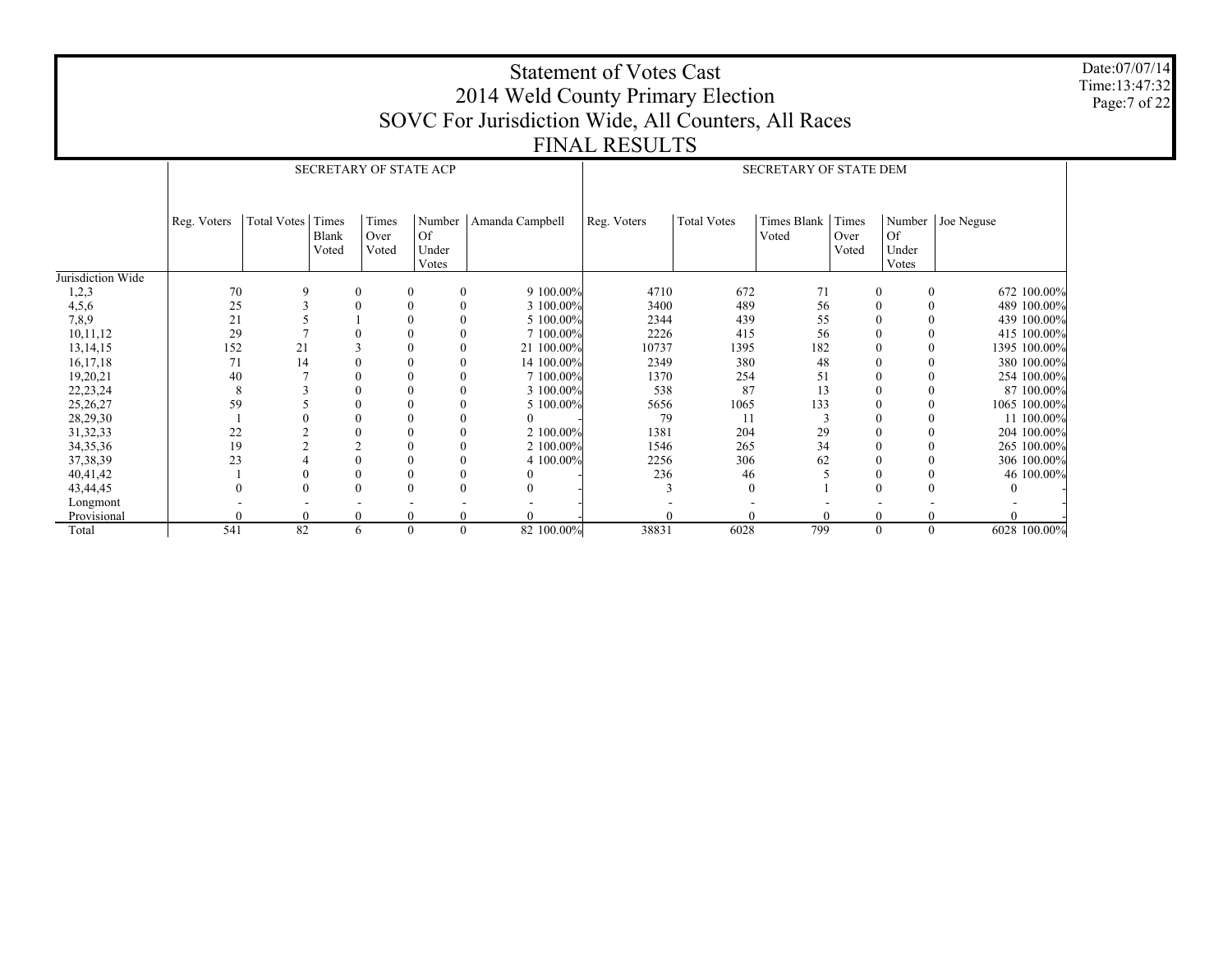|                        |              |                    |                               |                                    |                      | <b>Statement of Votes Cast</b><br>2014 Weld County Primary Election |             |                    |                            |          |                            | Date:07/07/14<br>Time:13:47:32<br>Page:8 of 22 |
|------------------------|--------------|--------------------|-------------------------------|------------------------------------|----------------------|---------------------------------------------------------------------|-------------|--------------------|----------------------------|----------|----------------------------|------------------------------------------------|
|                        |              |                    |                               |                                    |                      | SOVC For Jurisdiction Wide, All Counters, All Races                 |             |                    |                            |          |                            |                                                |
|                        |              |                    |                               |                                    |                      |                                                                     |             |                    |                            |          |                            |                                                |
|                        |              |                    |                               |                                    |                      | <b>FINAL RESULTS</b>                                                |             |                    |                            |          |                            |                                                |
|                        |              |                    | <b>SECRETARY OF STATE REP</b> |                                    |                      |                                                                     |             |                    | <b>STATE TREASURER DEM</b> |          |                            |                                                |
|                        |              |                    |                               |                                    |                      |                                                                     |             |                    |                            |          |                            |                                                |
|                        |              |                    |                               |                                    |                      |                                                                     |             |                    |                            |          |                            |                                                |
|                        | Reg. Voters  | <b>Total Votes</b> | Times Blank                   | Times                              | Number               | Wayne W. Williams                                                   | Reg. Voters | <b>Total Votes</b> | Times Blank   Times        |          |                            | Number   Betsy Markey                          |
|                        |              |                    | Voted                         | Over                               | Of                   |                                                                     |             |                    | Voted                      | Over     | Of                         |                                                |
|                        |              |                    |                               | Voted                              | Under                |                                                                     |             |                    |                            | Voted    | Under                      |                                                |
|                        |              |                    |                               |                                    | Votes                |                                                                     |             |                    |                            |          | Votes                      |                                                |
| Jurisdiction Wide      | 7486         | 1965               |                               |                                    |                      |                                                                     | 4710        | 684                |                            |          |                            |                                                |
| 1,2,3                  |              | 1110               | 305<br>199                    | $\boldsymbol{0}$                   | $\theta$<br>$\theta$ | 1965 100.00%<br>1110 100.00%                                        | 3400        | 491                | 59<br>54                   | $\theta$ | $\overline{0}$<br>$\theta$ | 684 100.00%                                    |
| 4,5,6<br>7,8,9         | 4514<br>4184 | 1524               | 292                           | $\boldsymbol{0}$<br>$\overline{0}$ | $\theta$             | 1524 100.00%                                                        | 2344        | 456                | 38                         |          | $\Omega$                   | 491 100.00%<br>456 100,00%                     |
| 10,11,12               | 5234         | 1557               | 248                           | $\boldsymbol{0}$                   | $\theta$             | 1557 100.00%                                                        | 2226        | 431                | 40                         |          | $\theta$                   | 431 100.00%                                    |
|                        | 8505         | 2375               | 450                           | $\theta$                           | $\theta$             | 2375 100.00%                                                        | 10737       | 1444               | 133                        |          | $\theta$                   | 1444 100,00%                                   |
| 13, 14, 15<br>16,17,18 | 5834         | 1997               | 325                           | $\overline{0}$                     | $\overline{0}$       | 1997 100.00%                                                        | 2349        | 382                | 46                         |          |                            | 382 100.00%                                    |
|                        | 3880         | 1572               | 279                           | $\overline{0}$                     | $\theta$             | 1572 100.00%                                                        | 1370        | 266                | 39                         |          | $\Omega$                   | 266 100.00%                                    |
| 19,20,21               | 1726         | 515                | 70                            | $\theta$                           | $\theta$             | 515 100,00%                                                         | 538         | 93                 |                            |          | $\Omega$                   | 93 100,00%                                     |
| 22, 23, 24<br>25,26,27 | 10540        | 3930               | 763                           | $\overline{0}$                     | $\theta$             | 3930 100.00%                                                        | 5656        | 1092               | 106                        |          | $\Omega$                   | 1092 100,00%                                   |
| 28,29,30               | 199          | 70                 | 14                            | $\boldsymbol{0}$                   | $\theta$             | 70 100,00%                                                          | 79          | 13                 |                            |          |                            | 13 100.00%                                     |
| 31, 32, 33             | 3080         | 774                | 146                           | $\overline{0}$                     | $\theta$             | 774 100,00%                                                         | 1381        | 213                | 20                         |          | $\theta$                   | 213 100,00%                                    |
| 34, 35, 36             | 1980         | 718                | 118                           | $\overline{0}$                     | $\theta$             | 718 100,00%                                                         | 1546        | 272                | 27                         |          | $\theta$                   | 272 100.00%                                    |
| 37, 38, 39             | 2148         | 702                | 109                           | $\overline{0}$                     | $\theta$             | 702 100,00%                                                         | 2256        | 332                | 36                         |          | $\mathbf{0}$               | 332 100.00%                                    |
| 40,41,42               | 685          | 225                | 31                            | $\overline{0}$                     | $\theta$             | 225 100.00%                                                         | 236         | 47                 |                            |          | $\theta$                   | 47 100,00%                                     |
| 43,44,45               | 8            | $\mathcal{R}$      | $\Omega$                      | $\theta$                           | $\theta$             | 3 100.00%                                                           | 3           | $\theta$           |                            |          | $\theta$                   | 0                                              |
| Longmont               |              |                    |                               |                                    |                      |                                                                     |             |                    |                            |          |                            |                                                |
| Provisional            |              |                    |                               | $\theta$                           |                      |                                                                     |             |                    |                            |          |                            | $\Omega$                                       |
| Total                  | 60003        | 19037              | 3349                          | $\theta$                           | $\theta$             | 19037 100.00%                                                       | 38831       | 6216               | 611                        | $\theta$ | $\theta$                   | 6216 100.00%                                   |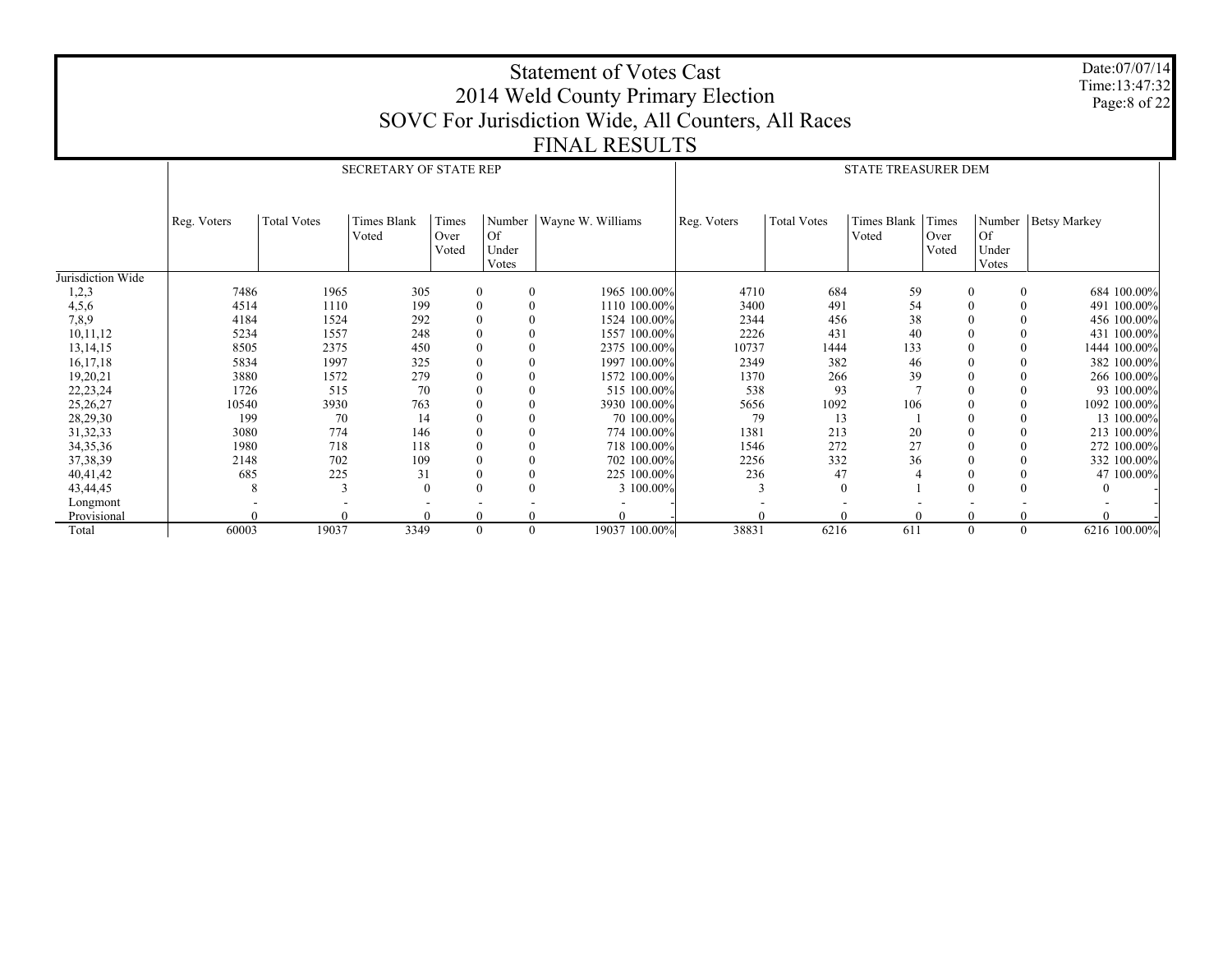|                   |             |                    |                            |                |          | <b>Statement of Votes Cast</b><br>2014 Weld County Primary Election |             |                    |                             |       |          | Date:07/07/14<br>Time:13:47:32<br>Page:9 of 22 |
|-------------------|-------------|--------------------|----------------------------|----------------|----------|---------------------------------------------------------------------|-------------|--------------------|-----------------------------|-------|----------|------------------------------------------------|
|                   |             |                    |                            |                |          | SOVC For Jurisdiction Wide, All Counters, All Races                 |             |                    |                             |       |          |                                                |
|                   |             |                    |                            |                |          |                                                                     |             |                    |                             |       |          |                                                |
|                   |             |                    |                            |                |          | <b>FINAL RESULTS</b>                                                |             |                    |                             |       |          |                                                |
|                   |             |                    | <b>STATE TREASURER REP</b> |                |          |                                                                     |             |                    | <b>ATTORNEY GENERAL DEM</b> |       |          |                                                |
|                   |             |                    |                            |                |          |                                                                     |             |                    |                             |       |          |                                                |
|                   |             |                    |                            |                |          |                                                                     |             |                    |                             |       |          |                                                |
|                   | Reg. Voters | <b>Total Votes</b> | <b>Times Blank</b>         | Times          | Number   | Walker Stapleton                                                    | Reg. Voters | <b>Total Votes</b> | Times Blank                 | Times |          | Number Don Quick                               |
|                   |             |                    | Voted                      | Over           | Of       |                                                                     |             |                    | Voted                       | Over  | Of       |                                                |
|                   |             |                    |                            | Voted          | Under    |                                                                     |             |                    |                             | Voted | Under    |                                                |
|                   |             |                    |                            |                | Votes    |                                                                     |             |                    |                             |       | Votes    |                                                |
| Jurisdiction Wide |             |                    |                            |                |          |                                                                     |             |                    |                             |       |          |                                                |
| 1,2,3             | 7486        | 1966               | 304                        | $\bf{0}$       | $\theta$ | 1966 100.00%                                                        | 4710        | 677                | 66                          |       | $\theta$ | 677 100.00%<br>$\overline{0}$                  |
| 4,5,6             | 4514        | 1118               | 191                        | $\mathbf{0}$   | $\Omega$ | 1118 100.00%                                                        | 3400        | 489                | 56                          |       |          | 489 100.00%<br>$\theta$                        |
| 7,8,9             | 4184        | 1520               | 296                        | $\mathbf{0}$   | $\theta$ | 1520 100.00%                                                        | 2344        | 440                | 54                          |       |          | $\theta$<br>440 100.00%                        |
| 10,11,12          | 5234        | 1562               | 243                        | $\mathbf{0}$   | $\theta$ | 1562 100.00%                                                        | 2226        | 417                | 54                          |       |          | $\theta$<br>417 100.00%                        |
| 13,14,15          | 8505        | 2392               | 433                        | $\overline{0}$ | $\theta$ | 2392 100.00%                                                        | 10737       | 1397               | 180                         |       |          | 1397 100.00%<br>$\theta$                       |
| 16,17,18          | 5834        | 2009               | 313                        | $\mathbf{0}$   | $\theta$ | 2009 100,00%                                                        | 2349        | 374                | 54                          |       |          | 374 100.00%<br>$\theta$                        |
| 19,20,21          | 3880        | 1572               | 279                        |                |          | 1572 100.00%                                                        | 1370        | 258                | 47                          |       |          | $\theta$<br>258 100.00%                        |
| 22, 23, 24        | 1726        | 514                | 71                         | $\theta$       | $\Omega$ | 514 100,00%                                                         | 538         | 89                 | 11                          |       |          | 89 100.00%<br>$\Omega$                         |
| 25,26,27          | 10540       | 3915               | 778                        | $\mathbf{0}$   | $\theta$ | 3915 100.00%                                                        | 5656        | 1069               | 129                         |       |          | $\theta$<br>1069 100.00%                       |
| 28,29,30          | 199         | 69                 | 15                         | $\mathbf{0}$   | $\Omega$ | 69 100.00%                                                          | 79          | 13                 |                             |       |          | $\theta$<br>13 100,00%                         |
| 31, 32, 33        | 3080        | 774                | 146                        | $\overline{0}$ | $\theta$ | 774 100,00%                                                         | 1381        | 209                | 24                          |       |          | 209 100.00%<br>$\Omega$                        |
| 34, 35, 36        | 1980        | 713                | 123                        | $\mathbf{0}$   | $\theta$ | 713 100.00%                                                         | 1546        | 264                | 35                          |       |          | $\theta$<br>264 100.00%                        |
| 37, 38, 39        | 2148        | 703                | 108                        | $\mathbf{0}$   |          | 703 100,00%                                                         | 2256        | 318                | 50                          |       |          | $\theta$<br>318 100.00%                        |
| 40,41,42          | 685         | 225                | 31                         | $\theta$       | $\Omega$ | 225 100.00%                                                         | 236         | 46                 |                             |       |          | 46 100.00%<br>$\Omega$                         |
| 43,44,45          | 8           | 3                  | $\Omega$                   | $\mathbf{0}$   | $\theta$ | 3 100.00%                                                           | 3           | $\theta$           |                             |       |          | $\theta$                                       |
| Longmont          |             |                    |                            |                |          |                                                                     |             |                    |                             |       |          |                                                |
| Provisional       |             |                    |                            | $\theta$       |          |                                                                     |             |                    |                             |       |          |                                                |
| Total             | 60003       | 19055              | 3331                       | $\theta$       | $\theta$ | 19055 100.00%                                                       | 38831       | 6060               | 767                         |       | $\theta$ | 6060 100.00%<br>$\theta$                       |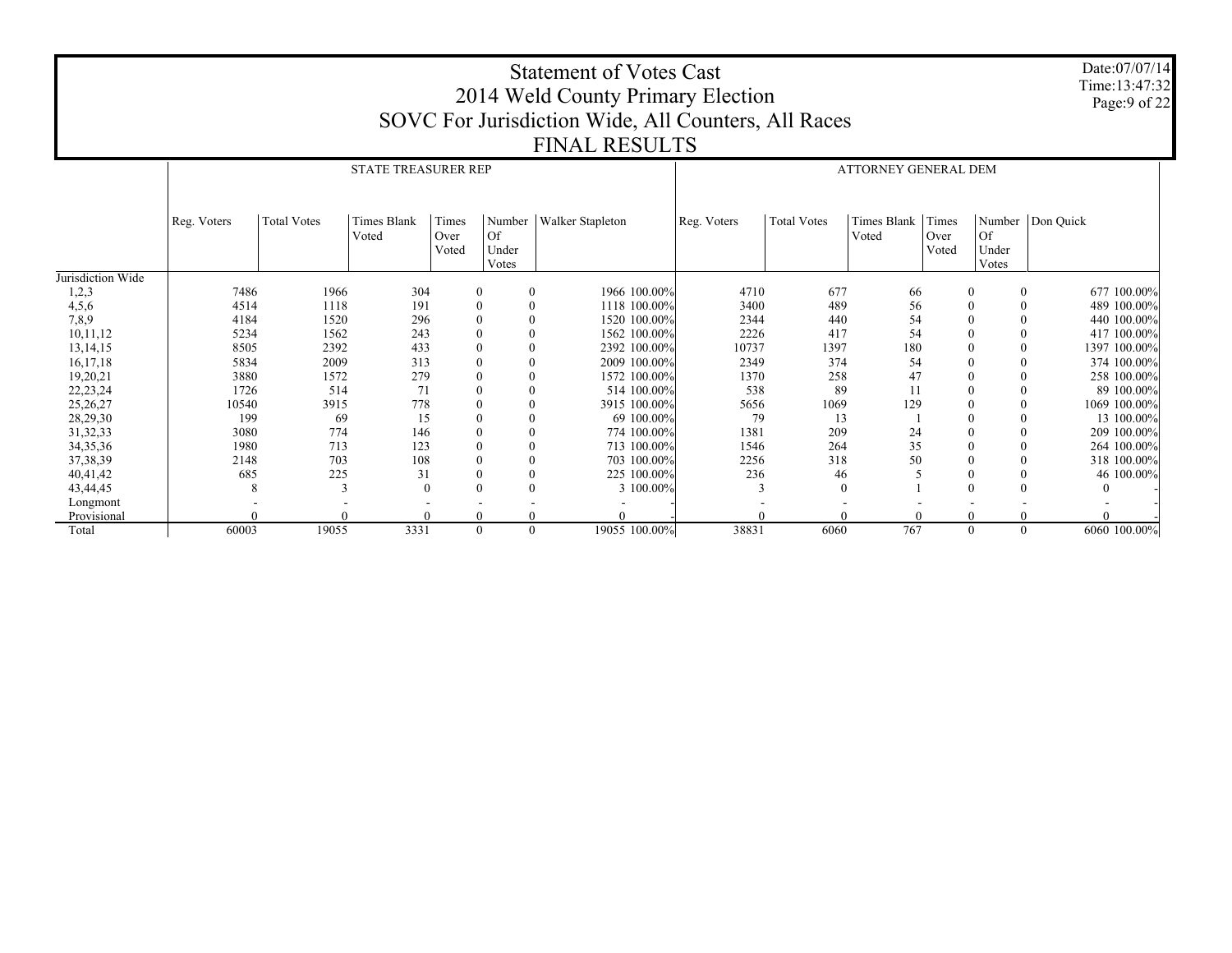|                   |             |                    |                             |                        |                             | <b>Statement of Votes Cast</b><br>2014 Weld County Primary Election<br>SOVC For Jurisdiction Wide, All Counters, All Races |             |                   |                |                           |                             |                  | Date:07/07/14<br>Time:13:47:32<br>Page: 10 of 22 |
|-------------------|-------------|--------------------|-----------------------------|------------------------|-----------------------------|----------------------------------------------------------------------------------------------------------------------------|-------------|-------------------|----------------|---------------------------|-----------------------------|------------------|--------------------------------------------------|
|                   |             |                    |                             |                        |                             | <b>FINAL RESULTS</b>                                                                                                       |             |                   |                |                           |                             |                  |                                                  |
|                   |             |                    |                             |                        |                             |                                                                                                                            |             |                   |                |                           |                             |                  |                                                  |
|                   |             |                    | <b>ATTORNEY GENERAL REP</b> |                        |                             |                                                                                                                            |             |                   |                | <b>STATE SENATE 1 ACP</b> |                             |                  |                                                  |
|                   |             |                    |                             |                        |                             |                                                                                                                            |             |                   |                |                           |                             |                  |                                                  |
|                   | Reg. Voters | <b>Total Votes</b> | <b>Times Blank</b><br>Voted | Times<br>Over<br>Voted | <b>Of</b><br>Under<br>Votes | Number   Cynthia Coffman                                                                                                   | Reg. Voters | Total Votes Times | Blank<br>Voted | Times<br>Over<br>Voted    | <b>Of</b><br>Under<br>Votes | Number Doug Aden |                                                  |
| Jurisdiction Wide |             |                    |                             |                        |                             |                                                                                                                            |             |                   |                |                           |                             |                  |                                                  |
| 1,2,3             | 7486        | 1965               | 305                         | $\boldsymbol{0}$       |                             | 1965 100.00%                                                                                                               |             |                   |                |                           |                             |                  |                                                  |
| 4,5,6             | 4514        | 1111               | 198                         | $\boldsymbol{0}$       |                             | 1111 100.00%                                                                                                               |             |                   |                |                           |                             |                  |                                                  |
| 7,8,9             | 4184        | 1519               | 297                         | $\mathbf{0}$           |                             | 1519 100.00%                                                                                                               |             |                   |                |                           |                             |                  |                                                  |
| 10,11,12          | 5234        | 1565               | 240                         |                        |                             | 1565 100.00%                                                                                                               |             |                   |                |                           |                             |                  |                                                  |
| 13, 14, 15        | 8505        | 2390               | 435                         |                        | $\theta$                    | 2390 100.00%                                                                                                               |             |                   |                |                           |                             |                  |                                                  |
| 16,17,18          | 5834        | 2009               | 313                         |                        |                             | 2009 100.00%                                                                                                               | 71          | 14                |                | $\overline{0}$            | $\boldsymbol{0}$            | 14 100.00%       |                                                  |
| 19,20,21          | 3880        | 1564               | 287                         |                        |                             | 1564 100.00%                                                                                                               | 40          | 6                 |                |                           | $\Omega$<br>$\theta$        | 6 100.00%        |                                                  |
| 22, 23, 24        | 1726        | 508                | 77                          |                        |                             | 508 100.00%                                                                                                                |             |                   |                |                           |                             |                  |                                                  |
| 25,26,27          | 10540       | 3941               | 752                         |                        |                             | 3941 100.00%                                                                                                               |             |                   |                |                           |                             |                  |                                                  |
| 28,29,30          | 199         | 71                 | 13                          | $\mathbf{0}$           |                             | 71 100,00%                                                                                                                 |             |                   |                |                           |                             |                  |                                                  |
| 31,32,33          | 3080        | 771                | 149                         |                        | $\theta$                    | 771 100.00%                                                                                                                |             |                   |                |                           |                             |                  |                                                  |
| 34, 35, 36        | 1980        | 716                | 120                         |                        |                             | 716 100.00%                                                                                                                |             |                   |                |                           |                             |                  |                                                  |
| 37, 38, 39        | 2148        | 704                | 107                         | $\theta$               |                             | 704 100.00%                                                                                                                |             |                   |                |                           |                             |                  |                                                  |
| 40,41,42          | 685         | 220                | 36                          | $\theta$               | $\Omega$                    | 220 100.00%                                                                                                                |             |                   |                |                           |                             |                  |                                                  |
| 43,44,45          | 8           | 3                  | $\Omega$                    | $\theta$               | $\Omega$                    | 3 100.00%                                                                                                                  |             |                   |                |                           |                             |                  |                                                  |
| Longmont          |             |                    |                             |                        |                             |                                                                                                                            |             |                   |                |                           |                             |                  |                                                  |
| Provisional       |             |                    |                             | $\mathbf{0}$           |                             |                                                                                                                            | $\theta$    | $\theta$          |                | $\Omega$                  |                             |                  |                                                  |
| Total             | 60003       | 19057              | 3329                        | $\theta$               |                             | 19057 100.00%<br>$\theta$                                                                                                  | 111         | $\overline{20}$   |                |                           | $\Omega$<br>$\theta$        | 20 100,00%       |                                                  |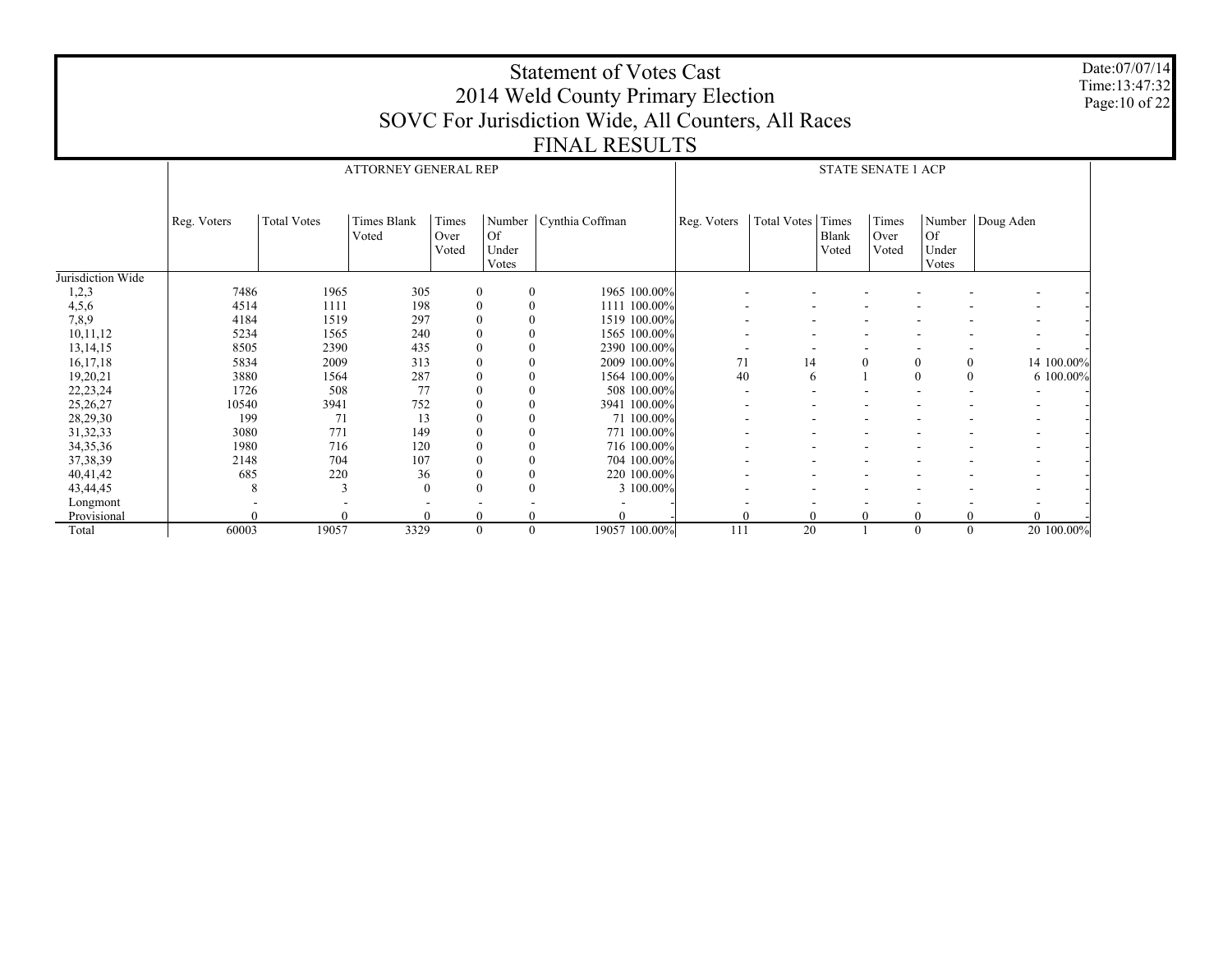|                      |             |                    |                            |                      |                        | <b>Statement of Votes Cast</b><br>2014 Weld County Primary Election |             |                    |                            |                        |                      |                    | Date:07/07/14<br>Time:13:47:32<br>Page:11 of 22 |
|----------------------|-------------|--------------------|----------------------------|----------------------|------------------------|---------------------------------------------------------------------|-------------|--------------------|----------------------------|------------------------|----------------------|--------------------|-------------------------------------------------|
|                      |             |                    |                            |                      |                        | SOVC For Jurisdiction Wide, All Counters, All Races                 |             |                    |                            |                        |                      |                    |                                                 |
|                      |             |                    |                            |                      |                        |                                                                     |             |                    |                            |                        |                      |                    |                                                 |
|                      |             |                    |                            |                      |                        | <b>FINAL RESULTS</b>                                                |             |                    |                            |                        |                      |                    |                                                 |
|                      |             |                    | <b>STATE SENATE 1 REP</b>  |                      |                        |                                                                     |             |                    | <b>STATE SENATE 13 DEM</b> |                        |                      |                    |                                                 |
|                      |             |                    |                            |                      |                        |                                                                     |             |                    |                            |                        |                      |                    |                                                 |
|                      |             |                    |                            |                      |                        |                                                                     |             |                    |                            |                        |                      |                    |                                                 |
|                      | Reg. Voters | <b>Total Votes</b> | Times Blank Times<br>Voted | Over<br>Voted        | Of  <br>Under<br>Votes | Number Jerry Sonnenberg                                             | Reg. Voters | <b>Total Votes</b> | Times Blank<br>Voted       | Times<br>Over<br>Voted | Of<br>Under<br>Votes | Number   Joe Perez |                                                 |
| Jurisdiction Wide    |             |                    |                            |                      |                        |                                                                     |             |                    |                            |                        |                      |                    |                                                 |
| 1,2,3                |             |                    |                            |                      |                        |                                                                     |             |                    |                            |                        |                      |                    |                                                 |
| 4,5,6                |             |                    |                            |                      |                        |                                                                     |             |                    |                            |                        |                      |                    |                                                 |
| 7,8,9                |             |                    |                            |                      |                        |                                                                     | 2344        | 445                | 49                         | $\Omega$               |                      | $\theta$           | 445 100.00%                                     |
| 10,11,12             |             |                    |                            |                      |                        |                                                                     |             |                    |                            |                        |                      |                    |                                                 |
| 13, 14, 15           |             |                    |                            |                      |                        |                                                                     | 10737       | 1429               | 148                        | $\theta$               |                      | $\mathbf{0}$       | 1429 100.00%                                    |
| 16,17,18             | 5834        | 2026               | 296                        | $\theta$             | $\bf{0}$               | 2026 100.00%                                                        |             |                    |                            |                        |                      |                    |                                                 |
| 19,20,21             | 3880        | 1573               | 278                        | $\theta$             | $\bf{0}$               | 1573 100.00%                                                        |             |                    |                            |                        |                      |                    |                                                 |
| 22, 23, 24           |             |                    |                            |                      |                        |                                                                     |             |                    |                            |                        |                      |                    |                                                 |
| 25,26,27             |             |                    |                            |                      |                        |                                                                     | 5656        | 1071               | 127                        | $\theta$               |                      | $\mathbf{0}$       | 1071 100.00%                                    |
| 28,29,30             |             |                    |                            |                      |                        |                                                                     | 79          | 14                 | $\Omega$                   | $\Omega$               | $\theta$             |                    | 14 100.00%                                      |
| 31, 32, 33           |             |                    |                            |                      |                        |                                                                     |             |                    |                            |                        |                      |                    |                                                 |
| 34, 35, 36           |             |                    |                            |                      |                        |                                                                     | 1546        | 273                | 26                         | $\theta$               |                      | $\mathbf{0}$       | 273 100,00%                                     |
| 37, 38, 39           |             |                    |                            |                      |                        |                                                                     | 2256        | 317                | 51                         | $\Omega$               |                      | $\Omega$           | 317 100.00%                                     |
| 40,41,42             |             |                    |                            |                      |                        |                                                                     |             |                    |                            |                        |                      |                    |                                                 |
| 43,44,45             |             |                    |                            |                      |                        |                                                                     |             | $\Omega$           |                            | $\theta$               |                      | $\theta$           | $\overline{0}$                                  |
| Longmont             |             |                    |                            |                      |                        | $\Omega$                                                            |             |                    |                            |                        |                      |                    |                                                 |
| Provisional<br>Total | 9714        | $\Omega$<br>3599   | 574                        | $\Omega$<br>$\theta$ | $\theta$<br>$\theta$   | 3599 100.00%                                                        | 22621       | 3549               | 402                        | $\theta$               |                      | $\theta$           | 3549 100.00%                                    |
|                      |             |                    |                            |                      |                        |                                                                     |             |                    |                            |                        |                      |                    |                                                 |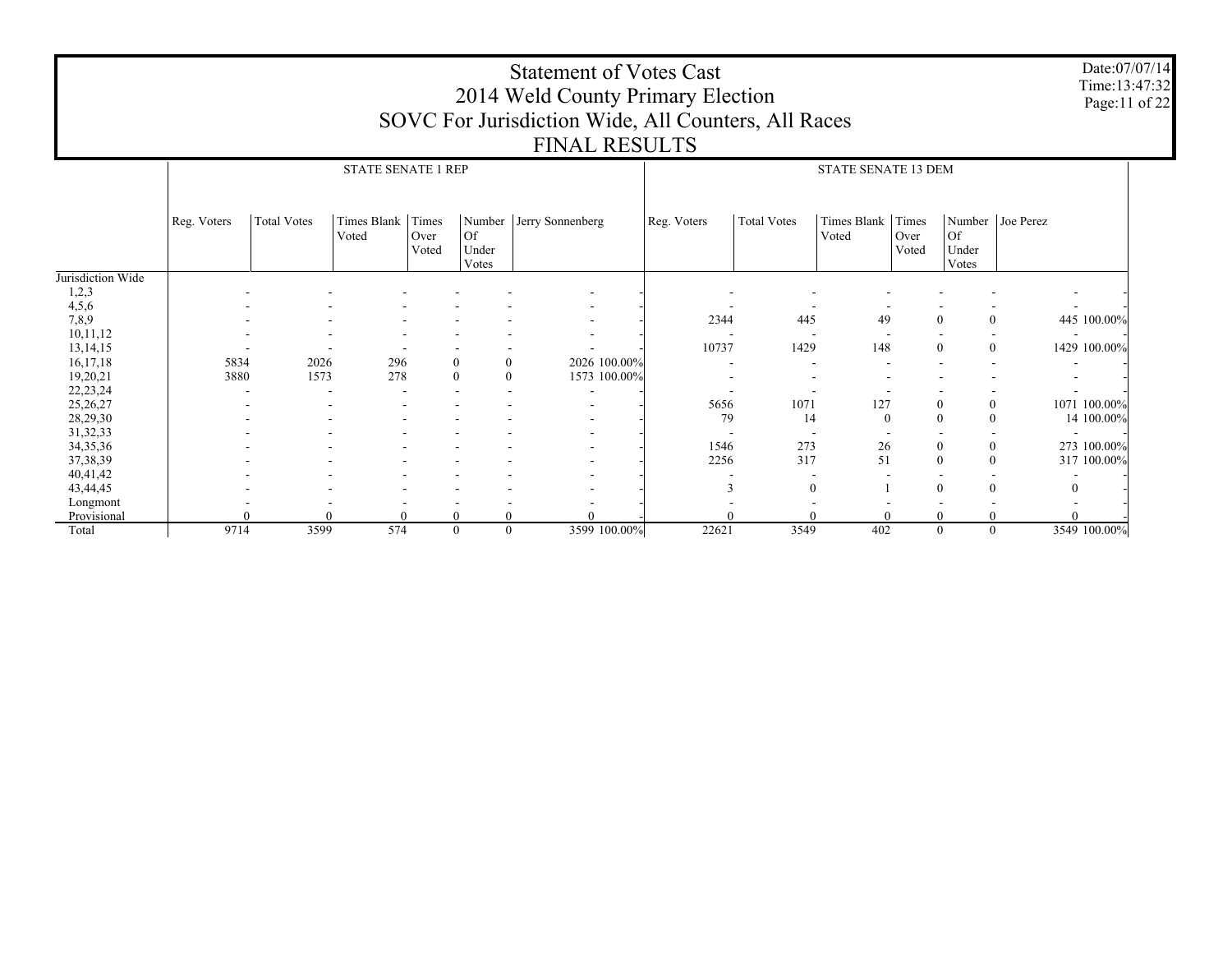|                      |             |                    |                            |                  |                      | <b>Statement of Votes Cast</b><br>2014 Weld County Primary Election |             |                    |                              |               |                                      | Date:07/07/14<br>Time:13:47:32 |
|----------------------|-------------|--------------------|----------------------------|------------------|----------------------|---------------------------------------------------------------------|-------------|--------------------|------------------------------|---------------|--------------------------------------|--------------------------------|
|                      |             |                    |                            |                  |                      |                                                                     |             |                    |                              |               |                                      | Page: 12 of 22                 |
|                      |             |                    |                            |                  |                      | SOVC For Jurisdiction Wide, All Counters, All Races                 |             |                    |                              |               |                                      |                                |
|                      |             |                    |                            |                  |                      | <b>FINAL RESULTS</b>                                                |             |                    |                              |               |                                      |                                |
|                      |             |                    |                            |                  |                      |                                                                     |             |                    |                              |               |                                      |                                |
|                      |             |                    | <b>STATE SENATE 13 REP</b> |                  |                      |                                                                     |             |                    | <b>STATE REP DIST 48 REP</b> |               |                                      |                                |
|                      |             |                    |                            |                  |                      |                                                                     |             |                    |                              |               |                                      |                                |
|                      |             |                    |                            |                  |                      |                                                                     |             |                    |                              |               |                                      |                                |
|                      | Reg. Voters | <b>Total Votes</b> | Times Blank                | Times            |                      | Number John Cooke                                                   | Reg. Voters | <b>Total Votes</b> | Times Blank                  | Times         |                                      | Number   Steve Humphrey        |
|                      |             |                    | Voted                      | Over<br>Voted    | Of<br>Under          |                                                                     |             |                    | Voted                        | Over<br>Voted | Of<br>Under                          |                                |
|                      |             |                    |                            |                  | Votes                |                                                                     |             |                    |                              |               | Votes                                |                                |
| Jurisdiction Wide    |             |                    |                            |                  |                      |                                                                     |             |                    |                              |               |                                      |                                |
| 1,2,3                |             |                    |                            |                  |                      |                                                                     |             |                    |                              |               |                                      |                                |
| 4,5,6                |             |                    |                            |                  |                      |                                                                     |             |                    |                              |               |                                      |                                |
| 7,8,9                | 4184        | 1604               | 212                        | $\mathbf{0}$     | $\theta$             | 1604 100.00%                                                        | 4184        | 1515               | 301                          |               | $\Omega$<br>$\mathbf{0}$             | 1515 100.00%                   |
| 10,11,12             |             |                    |                            |                  |                      |                                                                     |             |                    |                              |               |                                      |                                |
| 13, 14, 15           | 8505        | 2484               | 341                        | $\mathbf{0}$     | $\mathbf{0}$         | 2484 100.00%                                                        |             |                    |                              |               |                                      |                                |
| 16,17,18             |             |                    |                            |                  |                      |                                                                     |             |                    |                              |               |                                      |                                |
| 19,20,21             |             |                    |                            |                  |                      |                                                                     | 3880        | 1556               | 295                          |               | $\mathbf{0}$<br>$\mathbf{0}$         | 1556 100.00%                   |
| 22, 23, 24           |             |                    |                            |                  |                      |                                                                     | 1726        | 497                | 88                           |               | $\Omega$<br>$\mathbf{0}$             | 497 100.00%                    |
| 25, 26, 27           | 10540       | 4085               | 608                        | $\mathbf{0}$     | $\theta$             | 4085 100.00%                                                        | 10540       | 3895               | 798                          |               | $\Omega$<br>$\mathbf{0}$             | 3895 100.00%                   |
| 28,29,30             | 199         | 72                 | 12                         |                  | $\theta$             | 72 100.00%                                                          |             | 750                | 170                          |               | $\overline{\phantom{a}}$<br>$\Omega$ |                                |
| 31,32,33             | 1980        | 748                | 88                         | $\boldsymbol{0}$ | $\mathbf{0}$         | 748 100.00%                                                         | 3080        |                    |                              |               | $\overline{0}$                       | 750 100.00%                    |
| 34, 35, 36           | 2148        | 717                | 94                         | $\theta$         | $\theta$             | 717 100.00%                                                         |             |                    |                              |               |                                      |                                |
| 37,38,39<br>40,41,42 |             |                    |                            |                  |                      |                                                                     |             |                    |                              |               |                                      |                                |
| 43,44,45             | 8           | 3                  | $\mathbf{0}$               | $\mathbf{0}$     | $\theta$             | 3 100.00%                                                           |             |                    |                              |               |                                      |                                |
| Longmont             |             |                    |                            |                  |                      |                                                                     |             |                    |                              |               |                                      |                                |
| Provisional          |             |                    |                            |                  |                      |                                                                     |             |                    |                              |               | $\theta$<br>0                        | $\Omega$                       |
| Total                | 27564       | 9713               | 1355                       |                  | $\theta$<br>$\theta$ | 9713 100.00%                                                        | 23410       | 8213               | 1652                         |               | $\theta$<br>$\theta$                 | 8213 100.00%                   |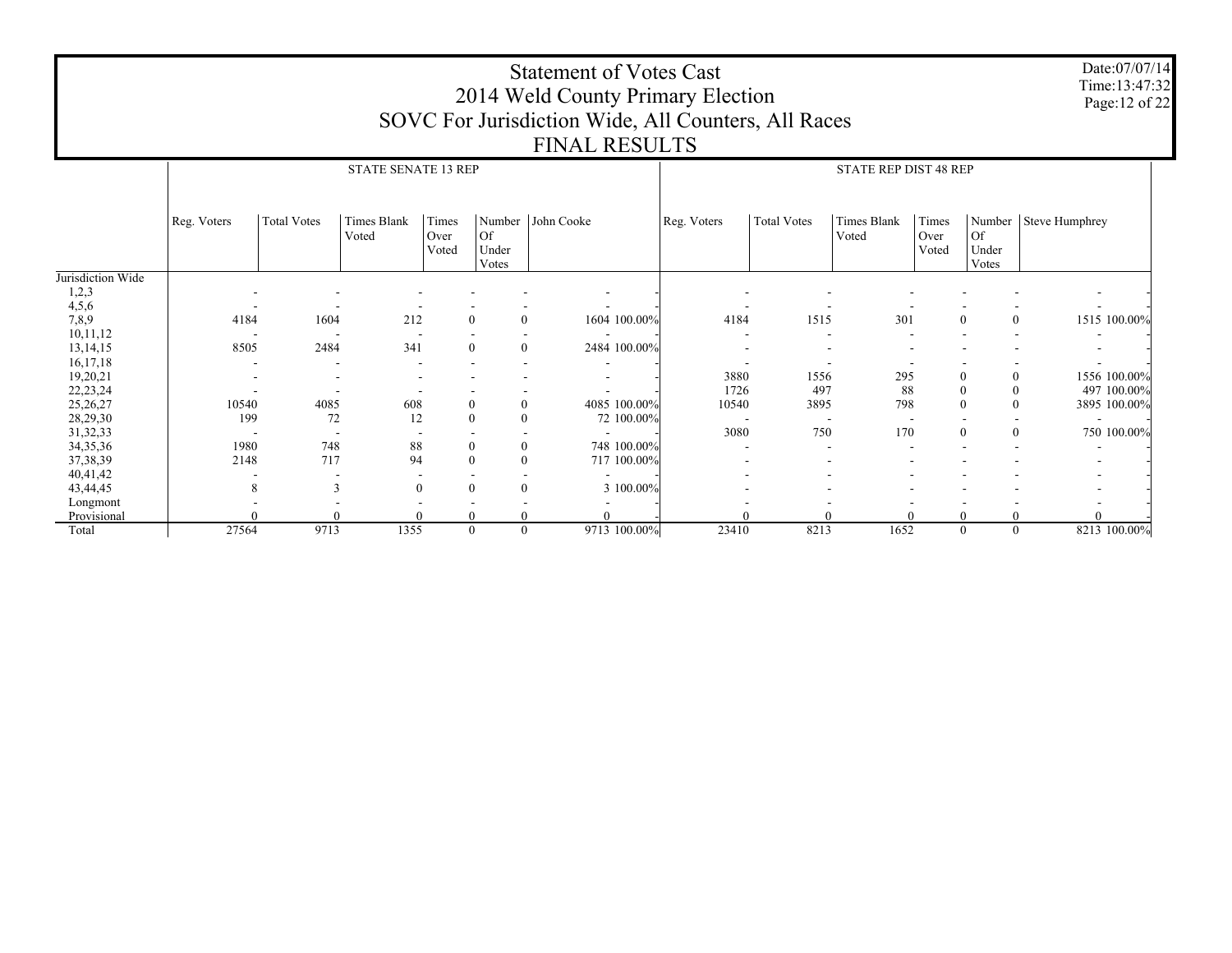|                        |             |                    |                              |               |                            | <b>Statement of Votes Cast</b><br>2014 Weld County Primary Election<br>SOVC For Jurisdiction Wide, All Counters, All Races<br><b>FINAL RESULTS</b> |             |                    |                       |               |                       |                     | Date:07/07/14<br>Time:13:47:32<br>Page: 13 of 22 |
|------------------------|-------------|--------------------|------------------------------|---------------|----------------------------|----------------------------------------------------------------------------------------------------------------------------------------------------|-------------|--------------------|-----------------------|---------------|-----------------------|---------------------|--------------------------------------------------|
|                        |             |                    | <b>STATE REP DIST 49 REP</b> |               |                            |                                                                                                                                                    |             |                    | STATE REP DIST 50 DEM |               |                       |                     |                                                  |
|                        | Reg. Voters | <b>Total Votes</b> | Times Blank Times            |               |                            | Number Perry L. Buck                                                                                                                               | Reg. Voters | <b>Total Votes</b> | Times Blank Times     |               |                       | Number   Dave Young |                                                  |
|                        |             |                    | Voted                        | Over<br>Voted | Of 0<br>Under<br>Votes     |                                                                                                                                                    |             |                    | Voted                 | Over<br>Voted | 0f <br>Under<br>Votes |                     |                                                  |
| Jurisdiction Wide      |             |                    |                              |               |                            |                                                                                                                                                    |             |                    |                       |               |                       |                     |                                                  |
| 1,2,3                  |             |                    |                              |               |                            |                                                                                                                                                    |             |                    |                       |               |                       |                     |                                                  |
| 4,5,6                  |             |                    |                              |               |                            |                                                                                                                                                    |             |                    |                       |               |                       |                     |                                                  |
| 7,8,9                  |             |                    |                              |               |                            |                                                                                                                                                    |             |                    |                       |               |                       |                     |                                                  |
| 10,11,12               | 5234        | 1549               | 256                          |               | $\theta$                   | $\mathbf{0}$<br>1549 100.00%                                                                                                                       |             |                    |                       |               |                       |                     |                                                  |
| 13, 14, 15             |             |                    |                              |               |                            | $\sim$                                                                                                                                             | 10737       | 1472               | 105                   |               | $\mathbf{0}$          | $\overline{0}$      | 1472 100.00%                                     |
| 16, 17, 18             |             |                    |                              |               |                            |                                                                                                                                                    |             |                    |                       |               |                       |                     |                                                  |
| 19,20,21               |             |                    |                              |               |                            |                                                                                                                                                    |             |                    |                       |               |                       |                     |                                                  |
| 22, 23, 24<br>25,26,27 |             |                    |                              |               |                            |                                                                                                                                                    |             |                    |                       |               |                       |                     |                                                  |
| 28,29,30               |             |                    |                              |               |                            |                                                                                                                                                    |             |                    |                       |               |                       |                     |                                                  |
| 31, 32, 33             |             |                    |                              |               |                            |                                                                                                                                                    |             |                    |                       |               |                       |                     |                                                  |
| 34, 35, 36             |             |                    |                              |               |                            |                                                                                                                                                    | 1546        | 282                | 17                    |               | $\boldsymbol{0}$      | $\mathbf{0}$        | 282 100.00%                                      |
| 37, 38, 39             |             |                    |                              |               |                            |                                                                                                                                                    |             |                    |                       |               |                       |                     |                                                  |
| 40,41,42               | 685         | 222                | 34                           |               | $\theta$                   | 222 100.00%<br>$\boldsymbol{0}$                                                                                                                    |             |                    |                       |               |                       |                     |                                                  |
| 43,44,45               |             | 3                  | $\theta$                     |               | $\overline{0}$<br>$\Omega$ | 3 100.00%                                                                                                                                          |             |                    |                       |               |                       |                     |                                                  |
| Longmont               |             |                    |                              |               |                            |                                                                                                                                                    |             |                    |                       |               |                       |                     |                                                  |
| Provisional            |             |                    |                              |               |                            |                                                                                                                                                    |             |                    |                       |               | $\Omega$              |                     |                                                  |
| Total                  | 5927        | 1774               | 290                          |               | $\theta$                   | $\theta$<br>1774 100.00%                                                                                                                           | 12283       | 1754               | $\overline{122}$      |               | $\theta$              | $\theta$            | 1754 100.00%                                     |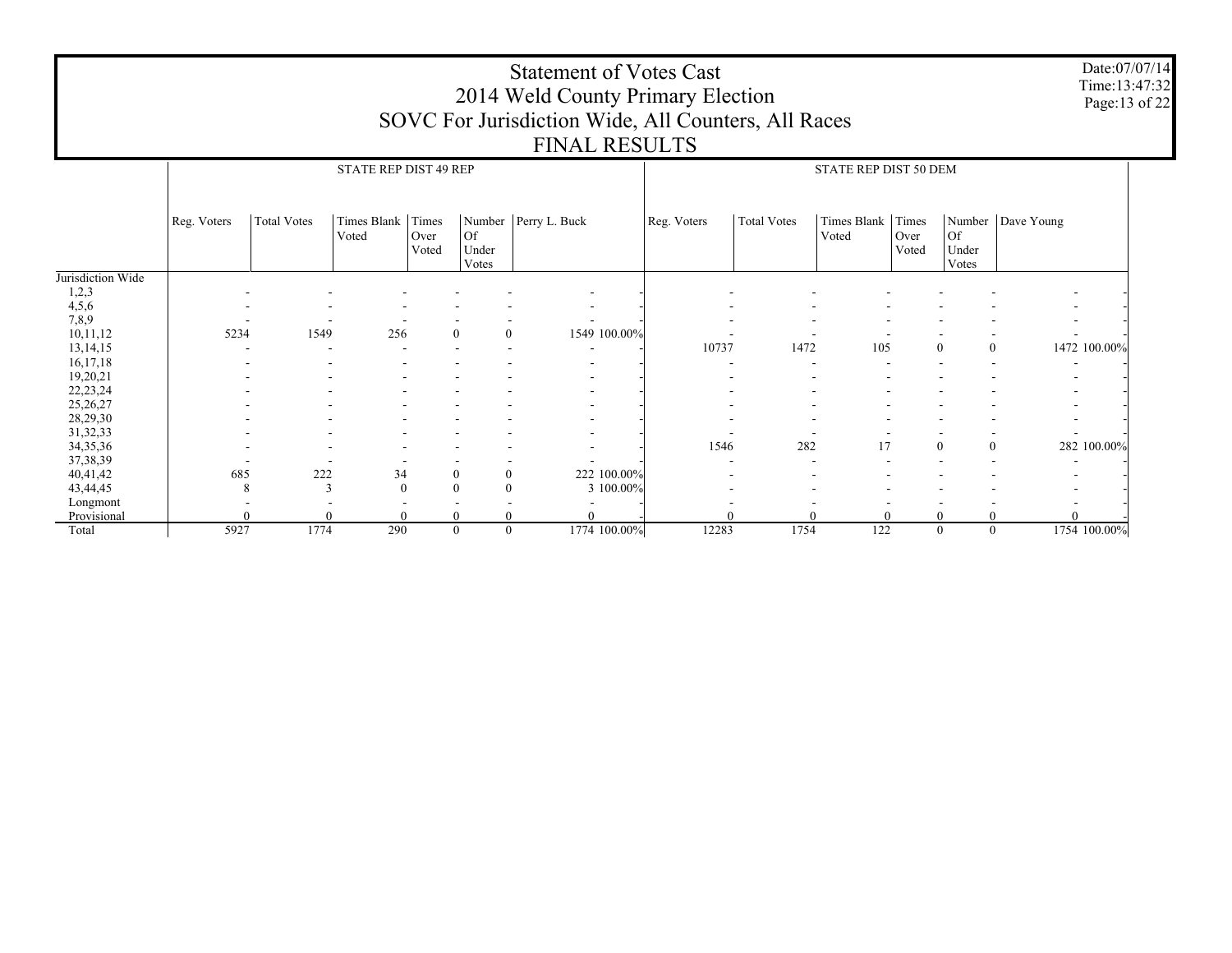|                      |             |                    |                       |                        |                                |                         |              | 2014 Weld County Primary Election                   |                    |                       |                        |                                      | Time:13:47:33<br>Page: 14 of 22 |
|----------------------|-------------|--------------------|-----------------------|------------------------|--------------------------------|-------------------------|--------------|-----------------------------------------------------|--------------------|-----------------------|------------------------|--------------------------------------|---------------------------------|
|                      |             |                    |                       |                        |                                |                         |              | SOVC For Jurisdiction Wide, All Counters, All Races |                    |                       |                        |                                      |                                 |
|                      |             |                    |                       |                        |                                | <b>FINAL RESULTS</b>    |              |                                                     |                    |                       |                        |                                      |                                 |
|                      |             |                    | STATE REP DIST 50 REP |                        |                                |                         |              |                                                     |                    | STATE REP DIST 63 DEM |                        |                                      |                                 |
|                      | Reg. Voters | <b>Total Votes</b> | Times Blank<br>Voted  | Times<br>Over<br>Voted | Of<br>Under<br>Votes           | Number   Isaia Aricayos |              | Reg. Voters                                         | <b>Total Votes</b> | Times Blank<br>Voted  | Times<br>Over<br>Voted | Of<br>Under<br>Votes                 | Number   Dustin Urban           |
| Jurisdiction Wide    |             |                    |                       |                        |                                |                         |              |                                                     |                    |                       |                        |                                      |                                 |
| 1,2,3                |             |                    |                       |                        |                                |                         |              | 4710                                                | 676<br>486         | 67<br>59              |                        | $\bf{0}$<br>0<br>$\mathbf{0}$        | 676 100.00%                     |
| 4,5,6<br>7,8,9       |             |                    |                       |                        |                                |                         |              | 3400                                                |                    |                       |                        | $\mathbf{0}$                         | 486 100.00%                     |
| 10,11,12             |             |                    |                       |                        |                                |                         |              |                                                     |                    |                       |                        |                                      |                                 |
| 13, 14, 15           | 8505        | 2240               | 585                   |                        | $\theta$<br>$\theta$           |                         | 2240 100.00% |                                                     |                    |                       |                        |                                      |                                 |
| 16,17,18             |             |                    |                       |                        |                                |                         |              | 2349                                                | 370                | 58                    |                        | $\bf{0}$<br>$\overline{0}$           | 370 100.00%                     |
| 19,20,21             |             |                    |                       |                        |                                |                         |              |                                                     |                    |                       |                        |                                      |                                 |
| 22, 23, 24           |             |                    |                       |                        |                                |                         |              |                                                     |                    |                       |                        |                                      |                                 |
| 25,26,27             |             |                    |                       |                        |                                |                         |              |                                                     |                    |                       |                        |                                      | $\overline{\phantom{a}}$        |
| 28,29,30             |             |                    |                       |                        |                                |                         |              | 79                                                  | 12                 | $\overline{2}$        |                        | $\boldsymbol{0}$<br>$\boldsymbol{0}$ | 12 100.00%                      |
| 31,32,33             |             |                    | <b>.</b>              |                        |                                |                         |              |                                                     |                    |                       |                        |                                      |                                 |
| 34, 35, 36           | 1980        | 674                | 162                   |                        | $\overline{0}$<br>$\mathbf{0}$ |                         | 674 100.00%  |                                                     |                    |                       |                        |                                      |                                 |
| 37, 38, 39           |             |                    |                       |                        |                                |                         |              | 2256                                                | 310                | 58                    |                        | $\mathbf{0}$<br>$\overline{0}$       | 310 100.00%                     |
| 40,41,42             |             |                    |                       |                        |                                |                         |              |                                                     |                    |                       |                        | $\blacksquare$                       |                                 |
| 43,44,45             |             |                    |                       |                        |                                |                         |              |                                                     |                    |                       |                        |                                      |                                 |
| Longmont             |             |                    |                       |                        |                                |                         |              |                                                     |                    |                       |                        |                                      |                                 |
| Provisional<br>Total |             |                    |                       |                        |                                |                         |              |                                                     |                    |                       |                        | $\theta$                             |                                 |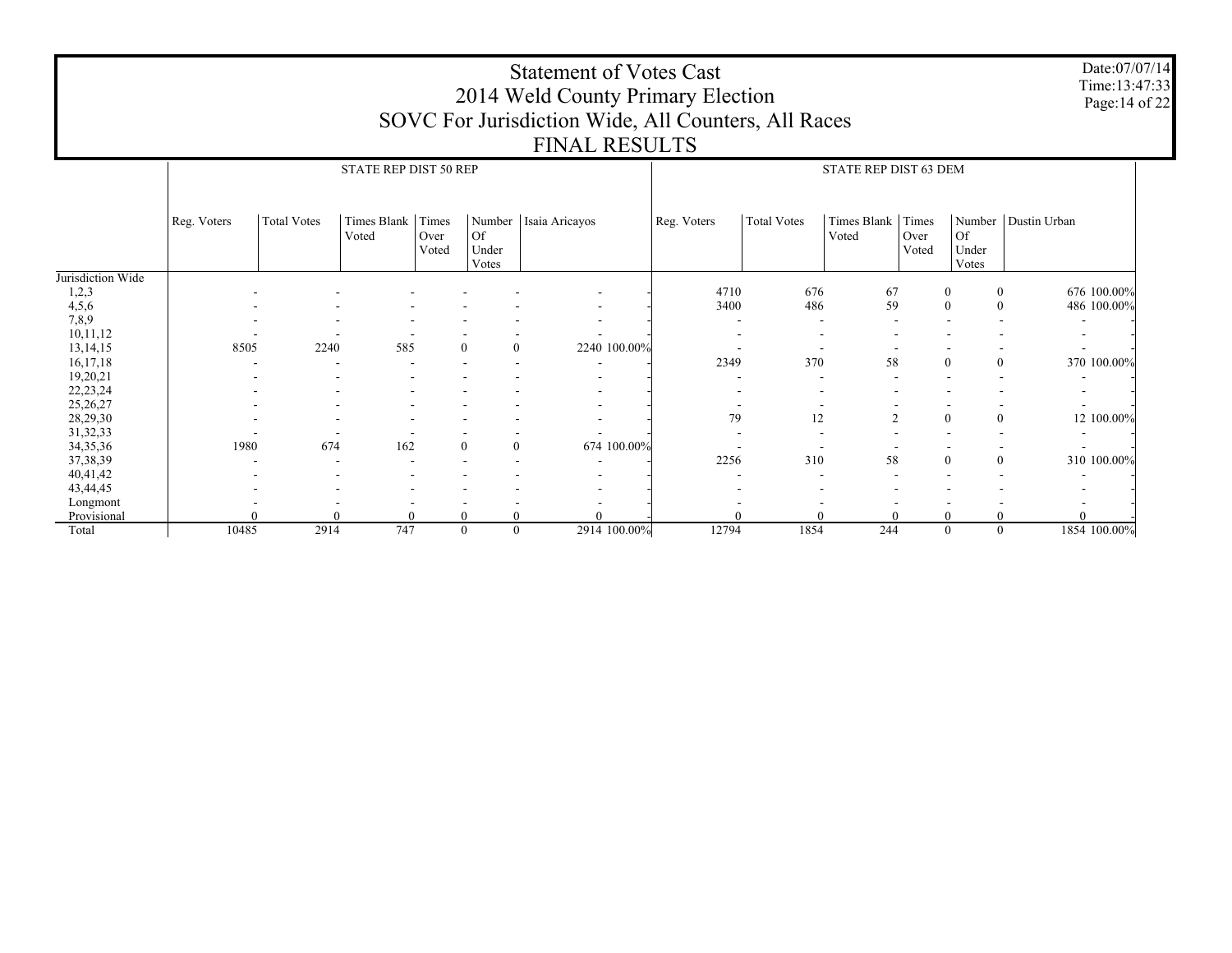Date:07/07/14 Time:13:47:33 Page:15 of 22

# Statement of Votes Cast 2014 Weld County Primary Election SOVC For Jurisdiction Wide, All Counters, All Races FINAL RESULTS

STATE REP DIST 63 REP

|                   | Reg. Voters | <b>Total Votes</b> | Times Blank<br>Voted | Times<br>Over    | Number<br><sup>Of</sup> | Lori Saine |             | <b>Bruce Sparrow</b> |        |
|-------------------|-------------|--------------------|----------------------|------------------|-------------------------|------------|-------------|----------------------|--------|
|                   |             |                    |                      | Voted            | Under<br>Votes          |            |             |                      |        |
| Jurisdiction Wide |             |                    |                      |                  |                         |            |             |                      |        |
| 1,2,3             | 7486        | 2115               | 155                  | $\mathbf{0}$     | $\mathbf{0}$            | 1510       | 71.39%      | 605                  | 28.61% |
| 4,5,6             | 4514        | 1183               | 126                  | $\mathbf{0}$     | $\mathbf{0}$            | 816        | 68.98%      | 367                  | 31.02% |
| 7,8,9             |             |                    |                      |                  |                         |            |             |                      |        |
| 10,11,12          |             |                    |                      |                  |                         |            |             |                      |        |
| 13, 14, 15        |             |                    |                      |                  |                         |            |             |                      |        |
| 16, 17, 18        | 5834        | 2121               | 201                  | $\mathbf{0}$     | $\overline{0}$          |            | 1243 58.60% | 878                  | 41.40% |
| 19,20,21          |             |                    |                      |                  |                         |            |             |                      |        |
| 22, 23, 24        |             |                    |                      |                  |                         |            |             |                      |        |
| 25,26,27          |             |                    |                      |                  |                         |            |             |                      |        |
| 28,29,30          | 199         | 78                 | 6                    | $\mathbf{0}$     | $\theta$                | 48         | 61.54%      | 30                   | 38.46% |
| 31, 32, 33        |             |                    |                      |                  |                         |            |             |                      |        |
| 34, 35, 36        |             |                    |                      |                  |                         |            |             |                      |        |
| 37, 38, 39        | 2148        | 745                | 66                   | $\mathbf{0}$     | $\mathbf{0}$            | 491        | 65.91%      | 254                  | 34.09% |
| 40,41,42          |             |                    |                      |                  |                         |            |             |                      |        |
| 43,44,45          |             |                    |                      |                  |                         |            |             |                      |        |
| Longmont          |             |                    |                      |                  |                         |            |             |                      |        |
| Provisional       | 0           | $\theta$           | $\mathbf{0}$         | 0                | 0                       |            |             |                      |        |
| Total             | 20181       | 6242               | 554                  | $\boldsymbol{0}$ | $\mathbf{0}$            | 4108       | 65.81%      | 2134                 | 34.19% |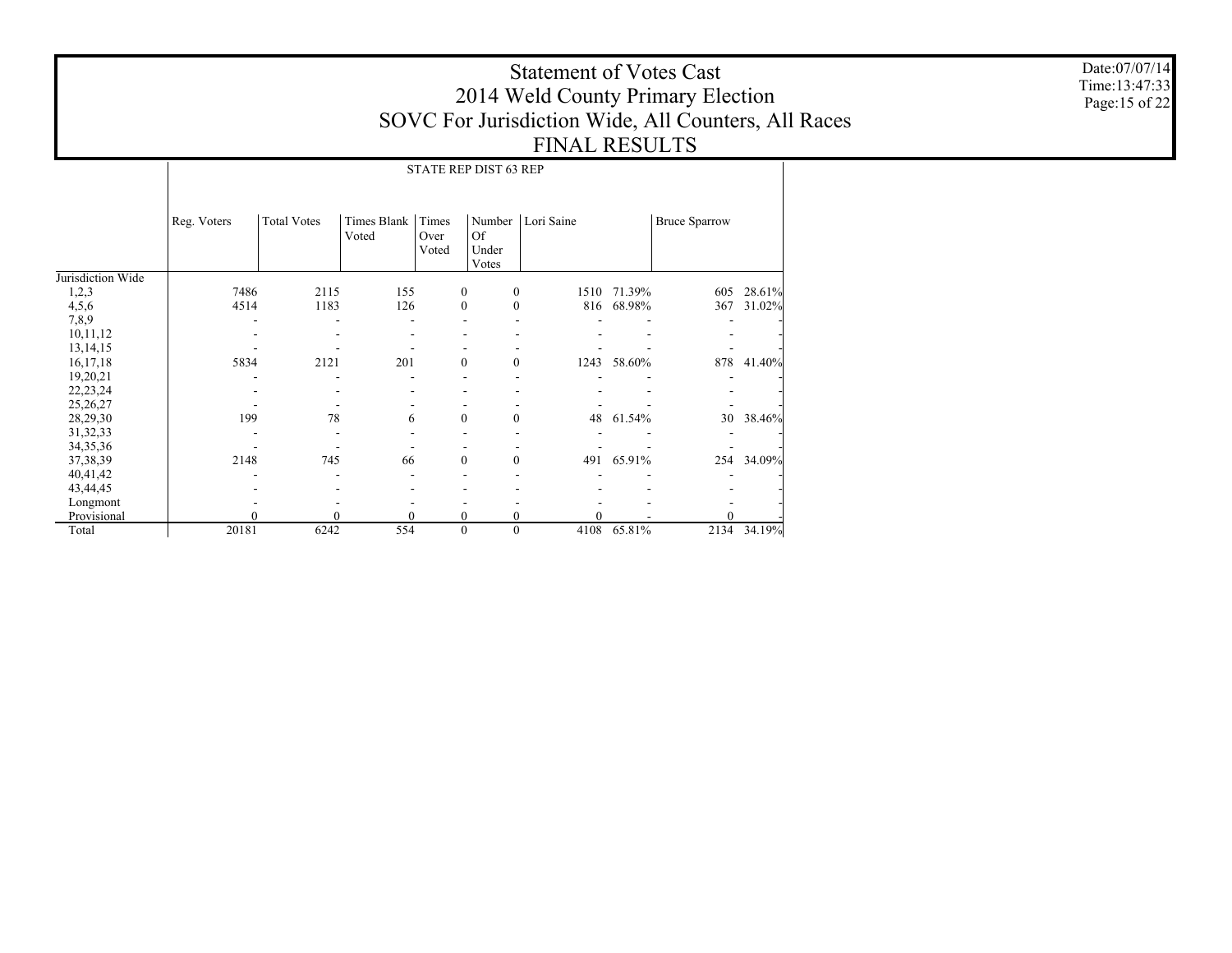Date:07/07/14 Time:13:47:33 Page:16 of 22

## Statement of Votes Cast 2014 Weld County Primary Election SOVC For Jurisdiction Wide, All Counters, All Races FINAL RESULTS

COMM AT LARGE DEM

|                   | Reg. Voters | Total Votes | Times<br><b>Blank</b><br>Voted | Times<br>Over<br>Voted | Number<br><b>Of</b><br>Under<br>Votes | Lynette K Kilpatrick $\vert$ | Reg. Voters | <b>Total Votes</b> | Times Blank<br>Voted | Times<br>Over<br>Voted | Number<br><b>Of</b><br>Under<br>Votes | Carl B. Erickson |
|-------------------|-------------|-------------|--------------------------------|------------------------|---------------------------------------|------------------------------|-------------|--------------------|----------------------|------------------------|---------------------------------------|------------------|
| Jurisdiction Wide |             |             |                                |                        |                                       |                              |             |                    |                      |                        |                                       |                  |
| 1,2,3             | 70          | 9           | $\boldsymbol{0}$               |                        | $\bf{0}$                              | 9 100.00%<br>$\mathbf{0}$    | 4710        | 680                | 63                   | $\mathbf{0}$           | $\mathbf{0}$                          | 680 100.00%      |
| 4,5,6             | 25          | 3           | $\theta$                       |                        | $\boldsymbol{0}$                      | 3 100,00%<br>$\mathbf{0}$    | 3400        | 480                | 65                   | $\theta$               | $\mathbf{0}$                          | 480 100.00%      |
| 7,8,9             | 21          |             |                                |                        | $\boldsymbol{0}$                      | 5 100,00%<br>$\mathbf{0}$    | 2344        | 430                | 64                   | $\theta$               | 0                                     | 430 100.00%      |
| 10,11,12          | 29          |             | $\boldsymbol{0}$               |                        | $\boldsymbol{0}$                      | 7 100,00%<br>$\mathbf{0}$    | 2226        | 412                | 59                   |                        | 0                                     | 412 100.00%      |
| 13, 14, 15        | 152         | 22          |                                |                        | $\boldsymbol{0}$                      | 22 100.00%<br>$\mathbf{0}$   | 10737       | 1393               | 184                  |                        | 0                                     | 1393 100.00%     |
| 16, 17, 18        | 71          | 14          | $\overline{0}$                 |                        | $\boldsymbol{0}$                      | 14 100.00%<br>$\mathbf{0}$   | 2349        | 379                | 49                   |                        | 0                                     | 379 100.00%      |
| 19,20,21          | 40          | 6           |                                |                        | $\boldsymbol{0}$                      | 6 100.00%<br>$\mathbf{0}$    | 1370        | 250                | 55                   |                        | 0                                     | 250 100.00%      |
| 22, 23, 24        | 8           | 3           | 0                              |                        | $\boldsymbol{0}$                      | 3 100.00%<br>$\mathbf{0}$    | 538         | 86                 | 14                   |                        | $\mathbf{0}$                          | 86 100.00%       |
| 25,26,27          | 59          |             | $\boldsymbol{0}$               |                        | $\boldsymbol{0}$                      | 5 100.00%<br>$\mathbf{0}$    | 5656        | 1054               | 144                  |                        | $\mathbf{0}$                          | 1054 100.00%     |
| 28,29,30          |             |             | $\boldsymbol{0}$               |                        | $\boldsymbol{0}$                      |                              | 79          | 12                 |                      |                        | 0                                     | 12 100.00%       |
| 31, 32, 33        | 22          |             | $\boldsymbol{0}$               |                        | $\mathbf{0}$                          | 2 100,00%<br>$\mathbf{0}$    | 1381        | 207                | 26                   |                        | $\mathbf{0}$                          | 207 100.00%      |
| 34, 35, 36        | 19          |             |                                |                        | $\boldsymbol{0}$                      | 3 100.00%<br>$\mathbf{0}$    | 1546        | 263                | 36                   |                        | $\mathbf{0}$                          | 263 100.00%      |
| 37, 38, 39        | 23          |             | $\boldsymbol{0}$               |                        | $\boldsymbol{0}$                      | $\mathbf{0}$<br>4 100.00%    | 2256        | 313                | 55                   |                        | $\mathbf{0}$                          | 313 100.00%      |
| 40,41,42          |             |             | $\boldsymbol{0}$               |                        | $\mathbf{0}$                          | $\mathbf{0}$                 | 236         | 47                 |                      |                        | $\mathbf{0}$                          | 47 100.00%       |
| 43,44,45          |             |             | $\theta$                       |                        | $\boldsymbol{0}$                      |                              |             |                    |                      |                        |                                       |                  |
| Longmont          |             |             |                                |                        |                                       |                              |             |                    |                      |                        |                                       |                  |
| Provisional       |             |             | $\theta$                       |                        | $\mathbf{0}$                          |                              |             |                    |                      |                        |                                       |                  |
| Total             | 541         | 83          | 5                              |                        | $\mathbf{0}$                          | 83 100.00%<br>$\mathbf{0}$   | 38831       | 6006               | 821                  | $\Omega$               | $\mathbf{0}$                          | 6006 100.00%     |

COMM AT LARGE ACP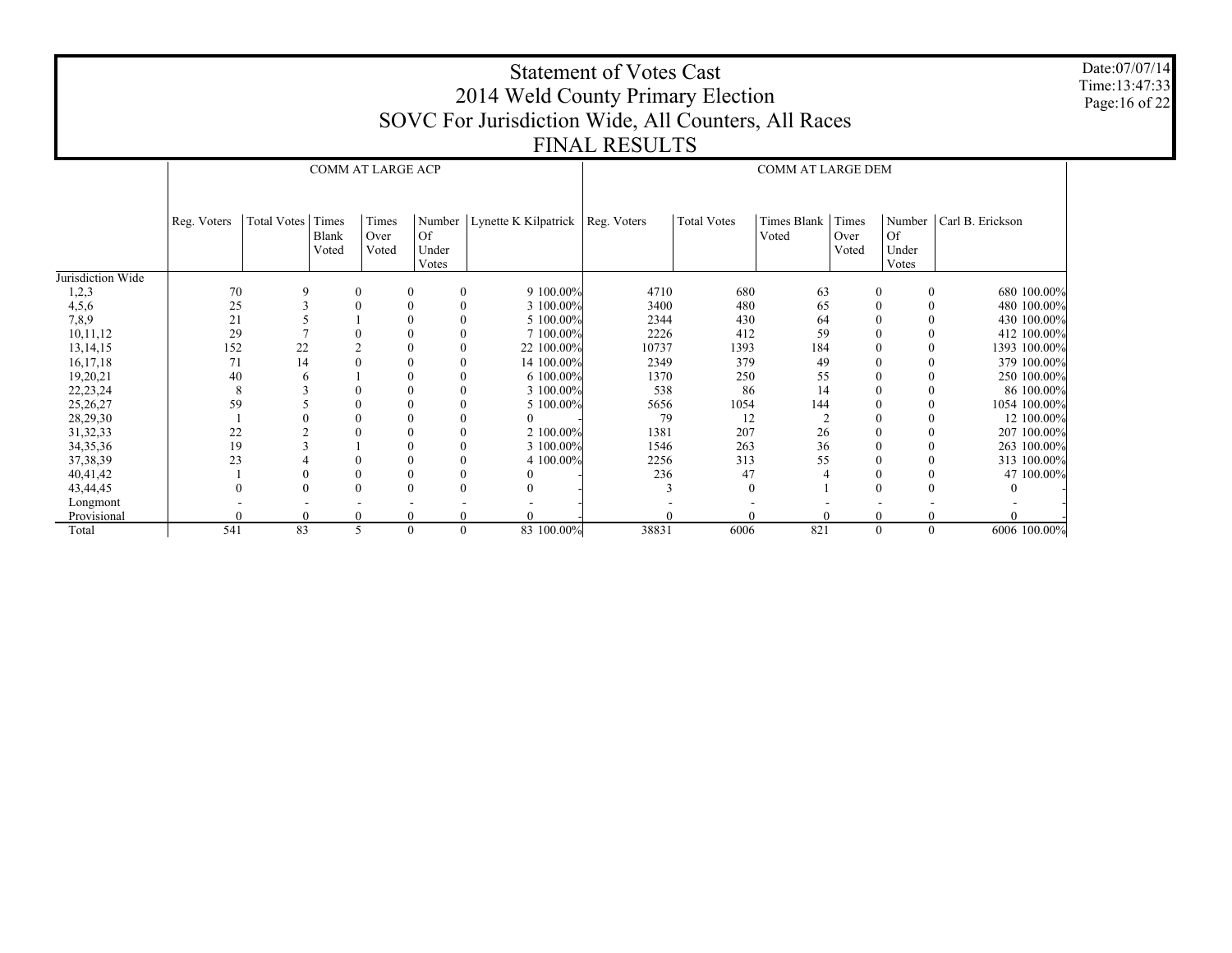Date:07/07/14 Time:13:47:33Page:17 of 22

# Statement of Votes Cast 2014 Weld County Primary Election SOVC For Jurisdiction Wide, All Counters, All Races FINAL RESULTS

Jurisdiction Wide 1,2,3 4,5,6 7,8,9 10,11,12 13,14,15 16,17,18 19,20,21 22,23,24 25,26,27 28,29,30 31,32,33 34,35,36 37,38,39 40,41,42 43,44,45 Longmont Provisional Total Reg. Voters | Total Votes | Times Blank | Times VotedOver VotedNumber Steve MorenoOf Under Votes Lyle Achziger COMM AT LARGE REP 7486 2124 146 0 0 1585 74.62% 539 25.38% 45141208 101 0 0 888 73.51% 320 26.49% 4184 1774 42 0 0 1317 74.24% 457 25.76% 52341681 123 1 0 1353 80.49% 328 19.51% 85052750 75 0 0 2002 72.80%<br>2226 96 0 0 1527 68.60% 748 27.20% 5834 2226 96 0 0 1527 68.60% $699$  31.40% 3880 1783 68 0 0 1164 65.28% 619 34.72% 1726 555 30 0 0 392 70.63% 163 29.37% 105404547 146 0 0 3396 74.69% 1151 25.31%<br>23 29.49% 199 78 6 0 0 55 70.51% 23 29.49% 3080 875 45 0 0 629 71.89% 246 28.11% 1980 817 19 0 0 619 75.76% 198 24.24% 2148 762 49 0 0 525 68.90% 237 31.10% 685 240 16 0 0 183 76.25% 57 23.75% 83 0 0 0 3 100.00%  $0.00\%$  - - - - - - - - 0 0 0 0 0 0 - 0 - 6000321423 962 1 0 15638 73.00% 5785 27.00%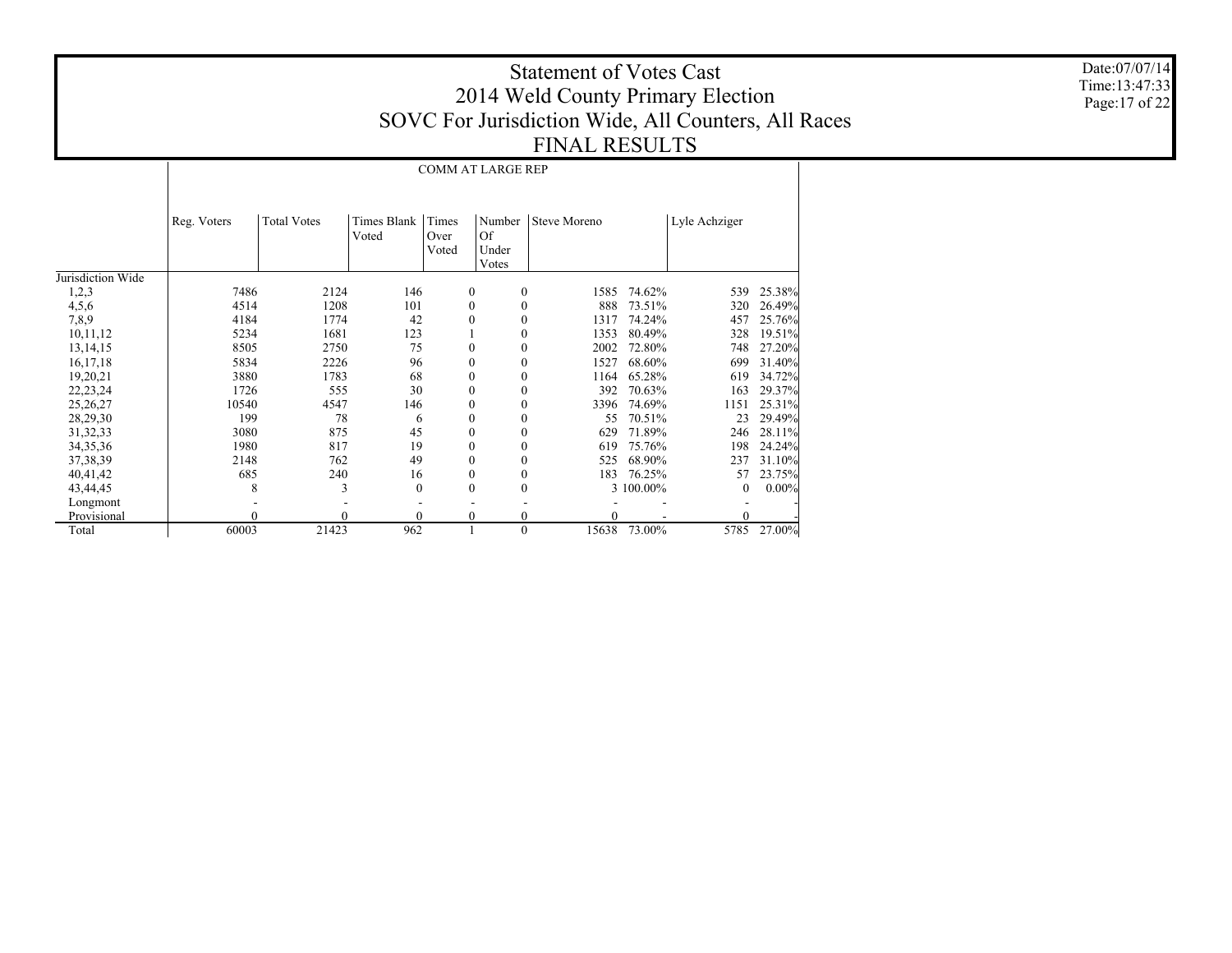COMM DIST 2 REP

|                   | Reg. Voters | <b>Total Votes</b> | Times Blank | Times        | Number       | Julie Cozad |              |
|-------------------|-------------|--------------------|-------------|--------------|--------------|-------------|--------------|
|                   |             |                    | Voted       | Over         | Of           |             |              |
|                   |             |                    |             | Voted        | Under        |             |              |
|                   |             |                    |             |              | Votes        |             |              |
| Jurisdiction Wide |             |                    |             |              |              |             |              |
| 1,2,3             | 7486        | 1867               | 403         | $\mathbf{0}$ | $\mathbf{0}$ |             | 1867 100.00% |
| 4,5,6             |             |                    |             |              |              |             |              |
| 7,8,9             |             |                    |             |              |              |             |              |
| 10,11,12          |             |                    |             |              |              |             |              |
| 13, 14, 15        |             |                    |             |              |              |             |              |
| 16,17,18          |             |                    |             |              |              |             |              |
| 19,20,21          |             |                    |             |              |              |             |              |
| 22, 23, 24        |             |                    |             |              |              |             |              |
| 25,26,27          | 10540       | 3821               | 872         | 0            | 0            |             | 3821 100.00% |
| 28,29,30          | 199         | 66                 | 18          | 0            | 0            |             | 66 100.00%   |
| 31, 32, 33        | 3080        | 722                | 198         | 0            | 0            |             | 722 100.00%  |
| 34, 35, 36        | 1980        | 699                | 137         | $\theta$     | 0            |             | 699 100.00%  |
| 37, 38, 39        |             |                    |             |              |              |             |              |
| 40,41,42          | 685         | 209                | 47          | $\theta$     | $\theta$     |             | 209 100.00%  |
| 43,44,45          |             |                    |             |              |              |             |              |
| Longmont          |             |                    |             |              |              |             |              |
| Provisional       | 0           | $\theta$           | $\theta$    | 0            | 0            |             |              |
| Total             | 23970       | 7384               | 1675        | $\mathbf{0}$ | $\mathbf{0}$ |             | 7384 100.00% |

Date:07/07/14 Time:13:47:33 Page:18 of 22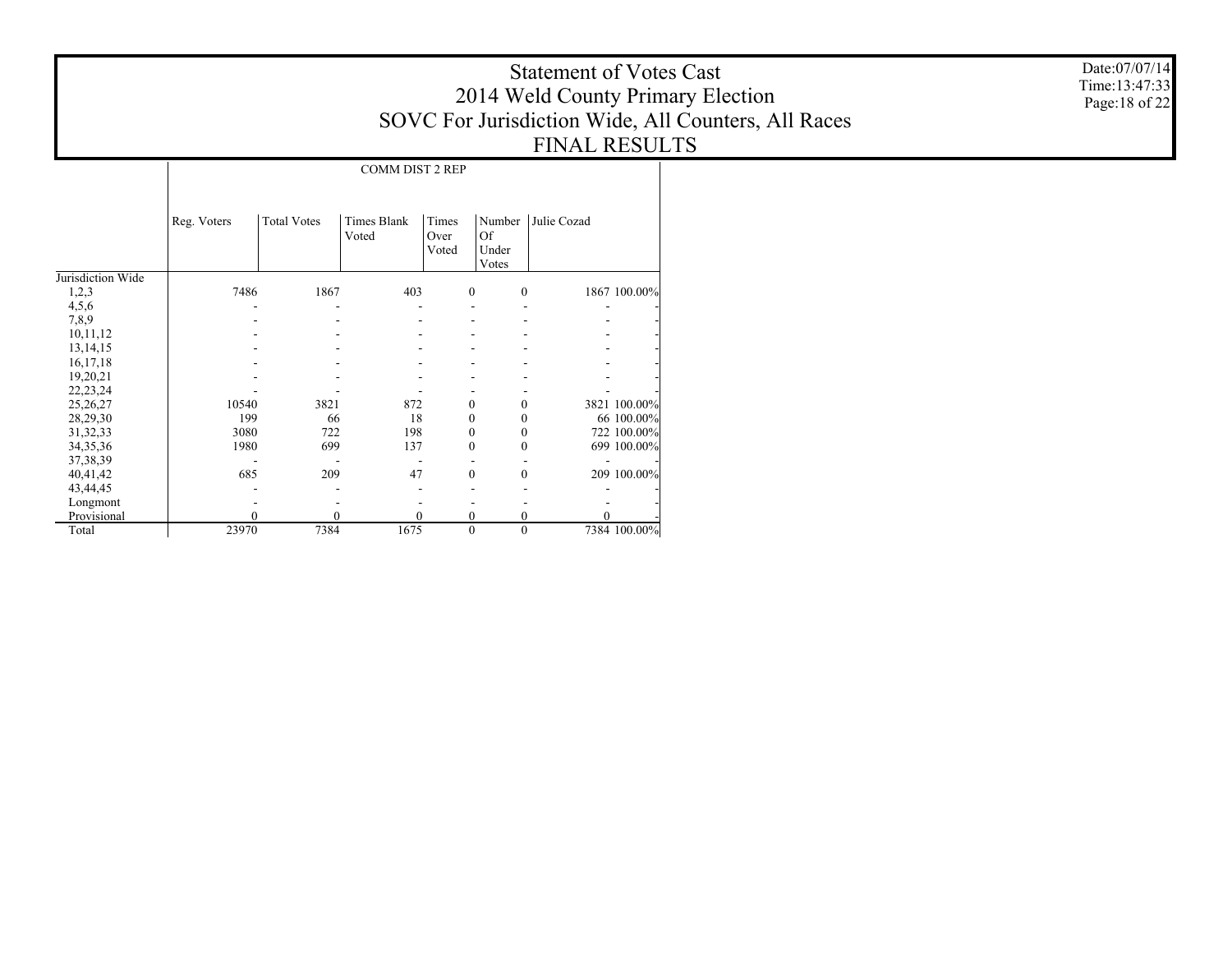Date:07/07/14 Time:13:47:33Page:19 of 22

# Statement of Votes Cast 2014 Weld County Primary Election SOVC For Jurisdiction Wide, All Counters, All Races FINAL RESULTS

Jurisdiction Wide 1,2,3 4,5,6 7,8,9 10,11,12 13,14,15 16,17,18 19,20,21 22,23,24 25,26,27 28,29,30 31,32,33 34,35,36 37,38,39 40,41,42 43,44,45 Longmont Provisional Total Reg. Voters | Total Votes | Times Blank VotedTimes Over VotedNumber | Carly S Koppes | Tony Trevino Of Under Votes CLERK AND RECORDER REP 7486 2023 247 0 0 1530 75.63% 493 24.37% 4514 1135 174 0 0 816 71.89% 319 28.11% 4184 1722 94 0 0 1150 66.78% 572 33.22% 52341604 201 0 0 1167 72.76% 437 27.24% 8505 2636 189 0 0 1787 67.79% 849 32.21% 5834 2174 148 0 0 1577 72.54% 597 27.46% 3880 1732 119 0 0 1247 72.00% 485 28.00% 1726 529 56 0 0 389 73.53% 140 26.47% 105404393 300 0 0 3130 71.25% 1263 28.75%<br>17 22.97% 199 74 10 0 0 57 77.03%22.97% 3080823 97 0 0 598 72.66% 225 27.34% 1980 793 42 1 0 546 68.85% 247 31.15% 2148 742 69 0 0 551 74.26% 191 25.74% 685 218 38 0 0 151 69.27% 67 30.73% 83 0 0 0 3 100.00% 0 0.00% - - - - - - - - 0 0 0 0 0 0 - 0 - 6000320601 1784 1 0 14699 71.35% 5902 28.65%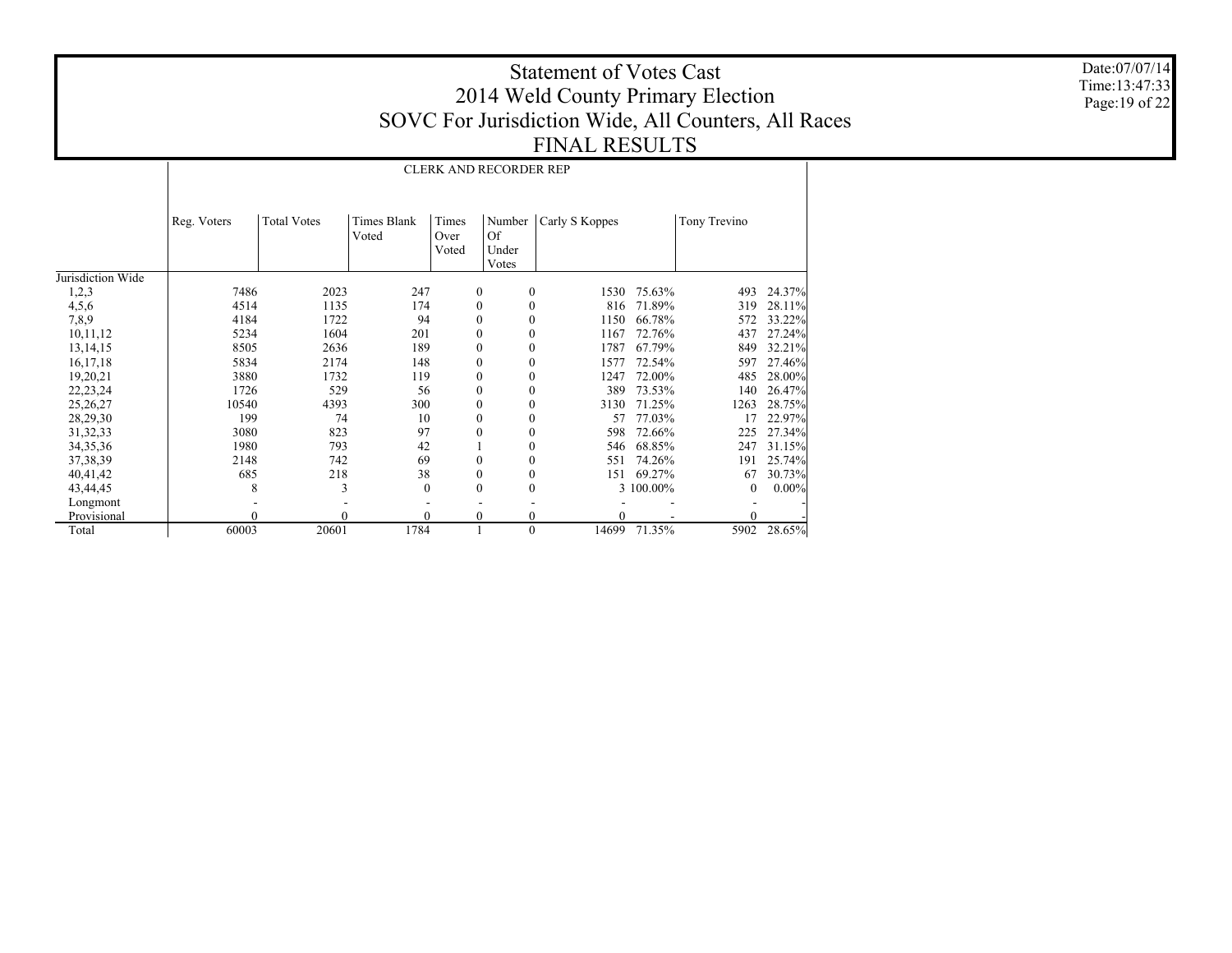|                   |             |                    |                             |                        |                              | <b>Statement of Votes Cast</b><br>2014 Weld County Primary Election<br>SOVC For Jurisdiction Wide, All Counters, All Races |             |                    |                      |                        |                                | Date:07/07/14<br>Time:13:47:33<br>Page: 20 of 22 |
|-------------------|-------------|--------------------|-----------------------------|------------------------|------------------------------|----------------------------------------------------------------------------------------------------------------------------|-------------|--------------------|----------------------|------------------------|--------------------------------|--------------------------------------------------|
|                   |             |                    |                             |                        |                              |                                                                                                                            |             |                    |                      |                        |                                |                                                  |
|                   |             |                    |                             |                        |                              | <b>FINAL RESULTS</b>                                                                                                       |             |                    |                      |                        |                                |                                                  |
|                   |             |                    | <b>ASSESSOR REP</b>         |                        |                              |                                                                                                                            |             |                    | <b>SHERIFF DEM</b>   |                        |                                |                                                  |
|                   | Reg. Voters | <b>Total Votes</b> | <b>Times Blank</b><br>Voted | Times<br>Over<br>Voted | Number<br><b>Of</b><br>Under | Christopher Woodruff                                                                                                       | Reg. Voters | <b>Total Votes</b> | Times Blank<br>Voted | Times<br>Over<br>Voted | Number  <br><b>Of</b><br>Under | Jeff Rodriguez                                   |
|                   |             |                    |                             |                        | Votes                        |                                                                                                                            |             |                    |                      |                        | Votes                          |                                                  |
| Jurisdiction Wide |             |                    |                             |                        |                              |                                                                                                                            |             |                    |                      |                        |                                |                                                  |
| 1,2,3             | 7486        | 1896               | 374                         | $\mathbf{0}$           |                              | 1896 100,00%                                                                                                               | 4710        | 653                | 90                   |                        | $\Omega$                       | 653 100.00%                                      |
| 4,5,6             | 4514        | 1048               | 261                         | $\boldsymbol{0}$       |                              | 1048 100.00%                                                                                                               | 3400        | 475                | 70                   |                        | $\Omega$                       | 475 100.00%                                      |
| 7,8,9             | 4184        | 1481               | 335                         | $\theta$               | $\theta$                     | 1481 100.00%                                                                                                               | 2344        | 425                | 69                   |                        |                                | 425 100.00%                                      |
| 10,11,12          | 5234        | 1498               | 307                         |                        | $\Omega$                     | 1498 100.00%                                                                                                               | 2226        | 405                | 66                   |                        |                                | 405 100,00%                                      |
| 13, 14, 15        | 8505        | 2339               | 486                         |                        | $\theta$                     | 2339 100,00%                                                                                                               | 10737       | 1384               | 193                  |                        |                                | 1384 100.00%                                     |
| 16,17,18          | 5834        | 1949               | 373                         |                        |                              | 1949 100.00%                                                                                                               | 2349        | 361                | 67                   |                        | $\theta$                       | 361 100.00%                                      |
| 19,20,21          | 3880        | 1510               | 341                         |                        |                              | 1510 100,00%                                                                                                               | 1370        | 232                | 73                   |                        | $\Omega$                       | 232 100.00%                                      |
| 22, 23, 24        | 1726        | 490                | 95                          |                        |                              | 490 100,00%                                                                                                                | 538         | 79                 | 21                   |                        |                                | 79 100,00%                                       |
| 25,26,27          | 10540       | 3891               | 802                         |                        |                              | 3891 100.00%                                                                                                               | 5656        | 1003               | 195                  |                        | $\Omega$                       | 1003 100.00%                                     |
| 28,29,30          | 199         | 68                 | 16                          |                        |                              | 68 100,00%                                                                                                                 | 79          | 14                 |                      |                        |                                | 14 100,00%                                       |
| 31, 32, 33        | 3080        | 733                | 187                         |                        | $\theta$                     | 733 100.00%                                                                                                                | 1381        | 196                | 37                   |                        |                                | 196 100,00%                                      |
| 34, 35, 36        | 1980        | 707                | 129                         |                        |                              | 707 100.00%                                                                                                                | 1546        | 258                | 41                   |                        |                                | 258 100.00%                                      |
| 37, 38, 39        | 2148        | 687                | 124                         |                        |                              | 687 100.00%                                                                                                                | 2256        | 307                | 61                   |                        | $\Omega$                       | 307 100,00%                                      |
| 40,41,42          | 685         | 214                | 42                          |                        | $\Omega$                     | 214 100,00%                                                                                                                | 236         | 42                 |                      |                        | $\Omega$                       | 42 100,00%                                       |
| 43,44,45          | 8           |                    | $\Omega$                    |                        | $\Omega$                     | 3 100.00%                                                                                                                  |             | $\Omega$           |                      |                        | $\Omega$                       |                                                  |
| Longmont          |             |                    |                             |                        |                              |                                                                                                                            |             |                    |                      |                        |                                |                                                  |
| Provisional       |             |                    |                             | $\theta$               |                              |                                                                                                                            |             |                    |                      |                        |                                |                                                  |
| Total             | 60003       | 18514              | 3872                        | $\mathbf{0}$           | $\theta$                     | 18514 100.00%                                                                                                              | 38831       | 5834               | 993                  |                        | $\Omega$<br>$\Omega$           | 5834 100.00%                                     |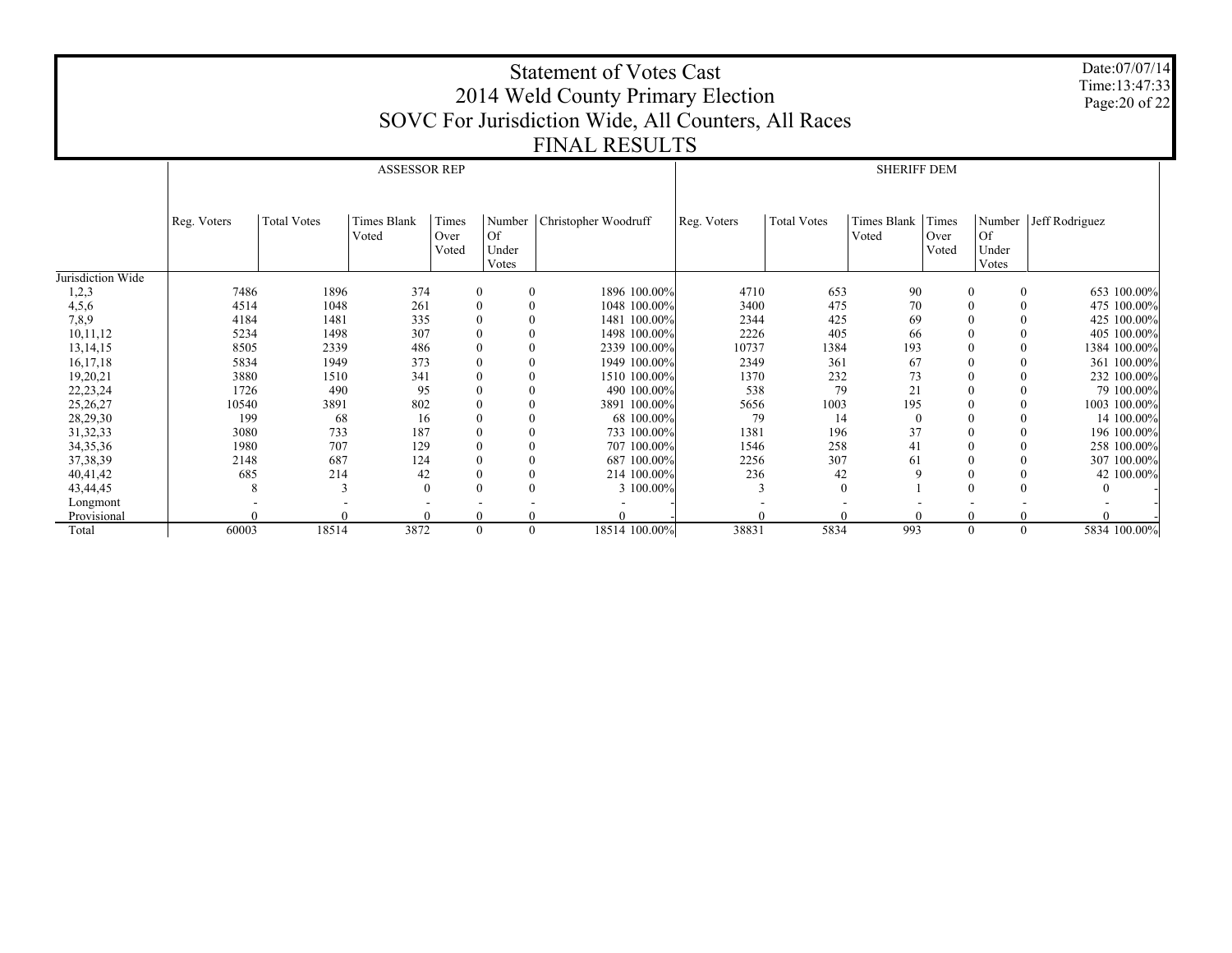Date:07/07/14 Time:13:47:33 Page:21 of 22

# Statement of Votes Cast 2014 Weld County Primary Election SOVC For Jurisdiction Wide, All Counters, All Races FINAL RESULTS

SHERIFF REP

|                   | Reg. Voters | <b>Total Votes</b> | Times Blank<br>Voted | Times<br>Over    | Number<br><sup>Of</sup> | <b>Steve Reams</b> |        | Keith Olson |        |
|-------------------|-------------|--------------------|----------------------|------------------|-------------------------|--------------------|--------|-------------|--------|
|                   |             |                    |                      | Voted            | Under                   |                    |        |             |        |
|                   |             |                    |                      |                  | Votes                   |                    |        |             |        |
| Jurisdiction Wide |             |                    |                      |                  |                         |                    |        |             |        |
| 1,2,3             | 7486        | 2142               | 128                  | $\mathbf{0}$     | $\theta$                | 1533               | 71.57% | 609         | 28.43% |
| 4,5,6             | 4514        | 1199               | 110                  | $\theta$         | $\theta$                | 802                | 66.89% | 397         | 33.11% |
| 7,8,9             | 4184        | 1778               | 38                   | $\theta$         | $\theta$                | 1204               | 67.72% | 574         | 32.28% |
| 10,11,12          | 5234        | 1700               | 105                  |                  | $\theta$                | 1226               | 72.12% | 474         | 27.88% |
| 13, 14, 15        | 8505        | 2737               | 88                   | $\theta$         | $\theta$                | 1947               | 71.14% | 790         | 28.86% |
| 16, 17, 18        | 5834        | 2251               | 71                   |                  | $\mathbf{0}$            | 1675               | 74.41% | 576         | 25.59% |
| 19,20,21          | 3880        | 1806               | 45                   | $\mathbf{0}$     | $\mathbf{0}$            | 1238               | 68.55% | 568         | 31.45% |
| 22, 23, 24        | 1726        | 560                | 25                   | $\mathbf{0}$     | $\mathbf{0}$            | 421                | 75.18% | 139         | 24.82% |
| 25,26,27          | 10540       | 4549               | 144                  | $\boldsymbol{0}$ | $\mathbf{0}$            | 3052               | 67.09% | 1497        | 32.91% |
| 28,29,30          | 199         | 78                 | 6                    | $\mathbf{0}$     | $\mathbf{0}$            | 66                 | 84.62% | 12          | 15.38% |
| 31, 32, 33        | 3080        | 882                | 38                   | $\mathbf{0}$     | $\mathbf{0}$            | 650                | 73.70% | 232         | 26.30% |
| 34, 35, 36        | 1980        | 816                | 20                   | $\mathbf{0}$     | $\theta$                | 559                | 68.50% | 257         | 31.50% |
| 37, 38, 39        | 2148        | 763                | 48                   | $\theta$         | $\theta$                | 523                | 68.55% | 240         | 31.45% |
| 40,41,42          | 685         | 244                | 12                   | $\theta$         | $\mathbf{0}$            | 185                | 75.82% | 59          | 24.18% |
| 43,44,45          | 8           | 3                  | $\mathbf{0}$         | $\theta$         | $\mathbf{0}$            |                    | 33.33% | 2           | 66.67% |
| Longmont          |             |                    |                      |                  |                         |                    |        |             |        |
| Provisional       |             | $\theta$           | $\mathbf{0}$         | $\mathbf{0}$     | $\boldsymbol{0}$        | 0                  |        | $\theta$    |        |
| Total             | 60003       | 21508              | 878                  | $\theta$         | $\mathbf{0}$            | 15082              | 70.12% | 6426        | 29.88% |